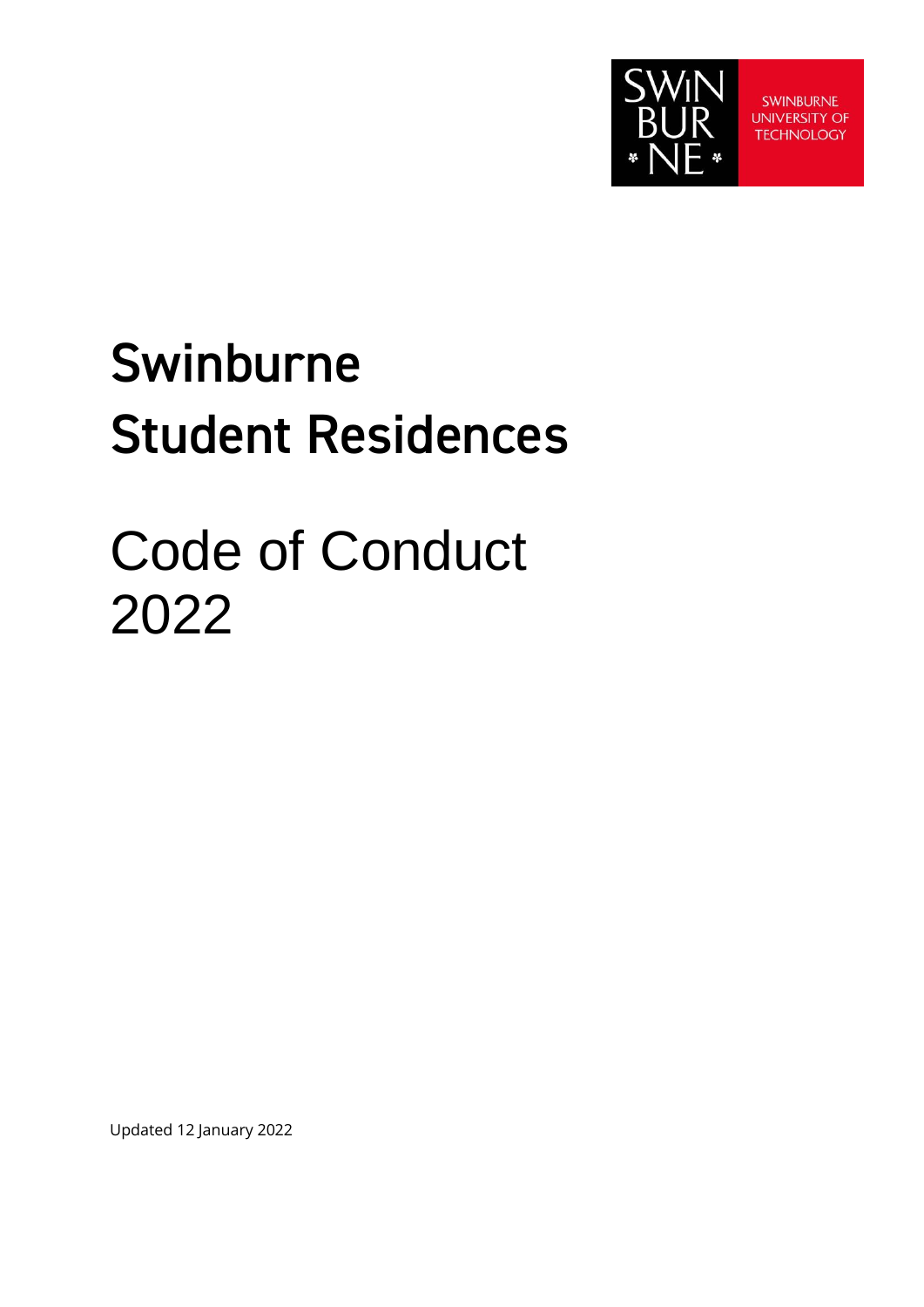# **OBJECTIVE OF THIS CODE OF CONDUCT**

The Swinburne Student Residences Code of Conduct, in conjunction with the Residential Handbook, General Licence Agreement, and applicable Swinburne University policies, is intended to regulate the conduct of students who reside in the Swinburne Student Residences, use Residences facilities and services or participation in Residences activities, and facilitate the proper functioning of the Residences.

# **TABLE OF CONTENTS**

| 1. | Residents' Rights and Responsibilities                  | 3              |
|----|---------------------------------------------------------|----------------|
| 2. | Resident Conduct & Unacceptable Behaviour               | $\overline{4}$ |
| 3. | Smoking, Drug and Alcohol Use, and Prohibited Materials | 9              |
| 4. | Social Gatherings and Parties                           | 11             |
| 5. | Noise and Quiet Times                                   | 12             |
| 6. | Residences Facilities and Room Usage                    | 13             |
| 7. | <b>Guests and Visitors</b>                              | 16             |
| 8. | Safety                                                  | 18             |
| 9. | Cleanliness & Hygiene                                   | 20             |
|    | 10. Pets & Animals                                      | 22             |
|    | 11. Academic Performance                                | 23             |
|    | 12. Sanctions                                           | 24             |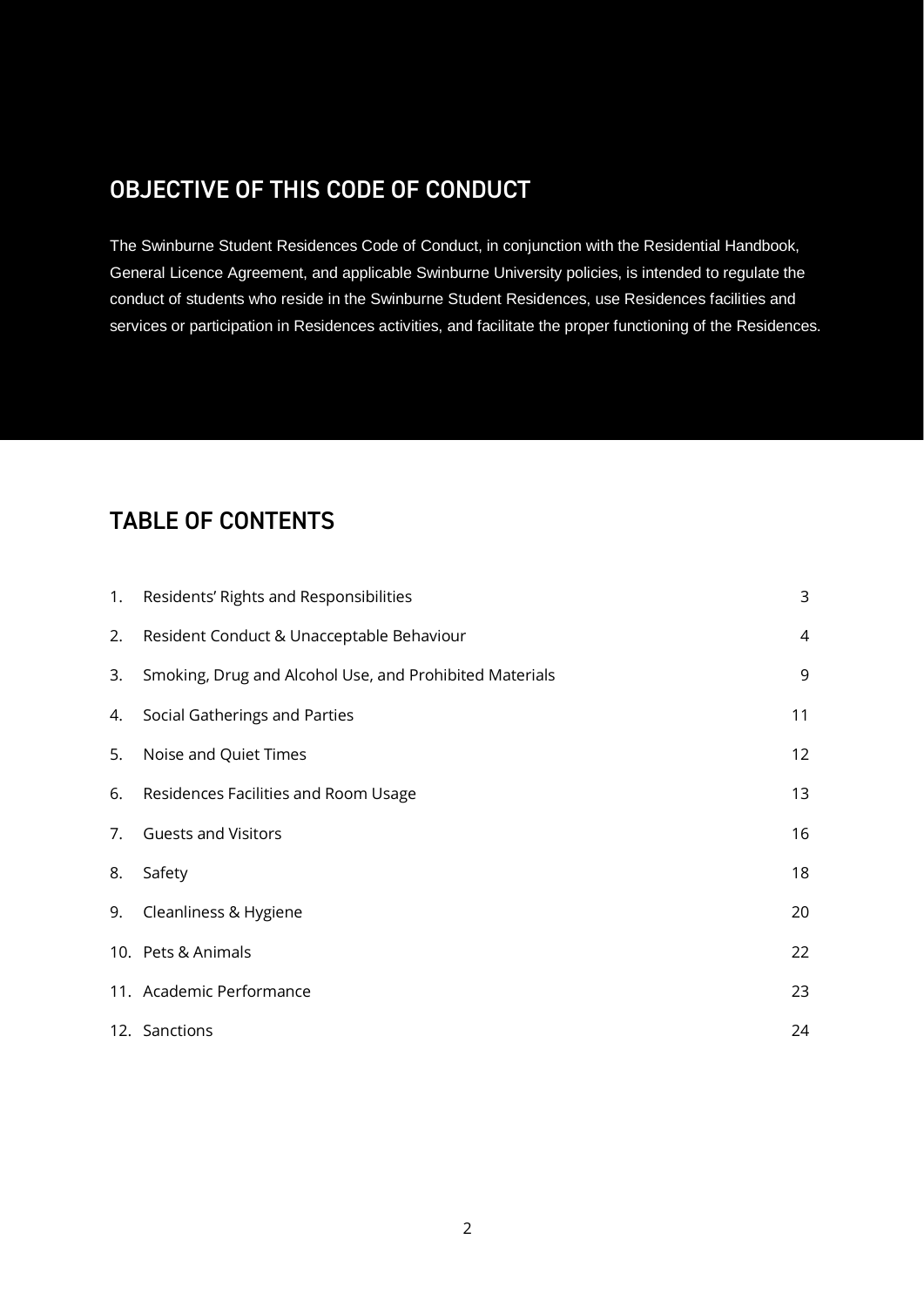# <span id="page-2-0"></span>**1. Residents' Rights and Responsibilities**

#### $1.1<sub>1</sub>$ **Residents' Rights**

As a member of the residential community, you have the right to expect the following:

- 1.1.1. The ability to sleep and study free from undue interference, unreasonable noise, and other unreasonable distractions
- 1.1.2. Personal privacy within the limits of the Residences
- 1.1.3. A clean and safe living environment
- 1.1.4. Freedom from bullying, violence, sexual harassment, discrimination and other forms of harassment
- 1.1.5. Assistance and support from the Swinburne Student Residences staff, Residential Advisors and the wider University.

#### $1.2.$ **Residents' Responsibilities**

- 1.2.1. Help maintain an environment conducive to academic study.
- 1.2.2. Treat fellow residents and staff with respect, consideration, and cooperation.
- 1.2.3. Accord every resident personal dignity and report incidents of bullying, violence, sexual harassment, discrimination and other forms of harassment to Residences staff.
- 1.2.4. Understand and comply with all University and Residences policies and regulations; including those that apply to all formally organised events both on- and off-campus.
- 1.2.5. Resolve personal and community issues in a calm and respectful manner.
- 1.2.6. Make informed decisions regarding the consumption of alcohol. If you choose to consume alcohol you are expected to do so in a responsible manner.
- 1.2.7. Exercise an individual commitment to personal and community safety and security, by not intentionally or recklessly placing oneself or other persons at risk.
- 1.2.8. Comply with reasonable requests from University and security staff, and contractors.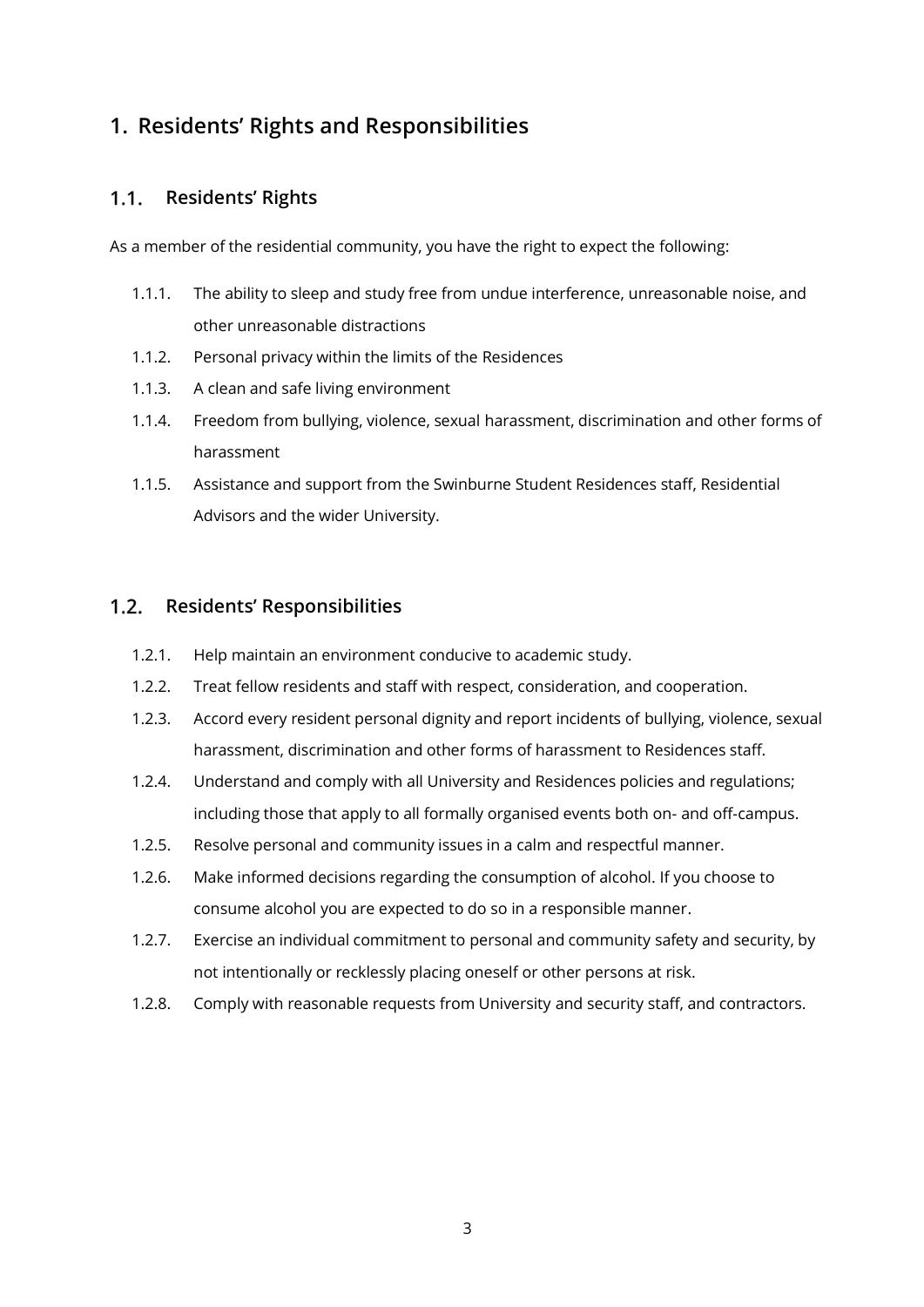### <span id="page-3-0"></span>**2. Resident Conduct & Unacceptable Behaviour**

All residents are expected to not engage in "Unacceptable Behaviour" or "General Misconduct", as defined in the Swinburne University People, Culture and Integrity Policy addressing Unacceptable Behaviour, which can be found at the following web address:

[http://www.swinburne.edu.au/policies-regulations/policies/people-culture-integrity/unacceptable](http://www.swinburne.edu.au/policies-regulations/policies/people-culture-integrity/unacceptable-behaviour/)[behaviour/;](http://www.swinburne.edu.au/policies-regulations/policies/people-culture-integrity/unacceptable-behaviour/) and

The Swinburne Student General Misconduct Regulations (2012), which can be found at the following web address:

[http://www.swinburne.edu.au/policies-regulations/statutes-regulations/student-general](http://www.swinburne.edu.au/policies-regulations/statutes-regulations/student-general-misconduct/)[misconduct/](http://www.swinburne.edu.au/policies-regulations/statutes-regulations/student-general-misconduct/)

Unacceptable Behaviour and General Misconduct include the following:

#### $2.1.$ **Bullying**

Bullying is characterised by repeated, unreasonable behaviour directed at an employee or student, or group of employees or students, that creates a risk to health and safety. Bullying behaviour is that which a reasonable person in the circumstances would expect to victimise, humiliate, undermine, threaten, degrade, offend or intimidate a person. The behaviour can include actions of an individual or a group, and may involve the bully using a system of work or inappropriately asserting power.

Whilst generally characterised by repeated behaviours, one-off instances can amount to bullying.

#### $2.2.$ **Violence**

The University is committed to providing an environment for work and study that is free from violence.

Violence is a physical assault or attack by direct or indirect application of force that creates a risk to health and safety. The attacker's intent is not determinative.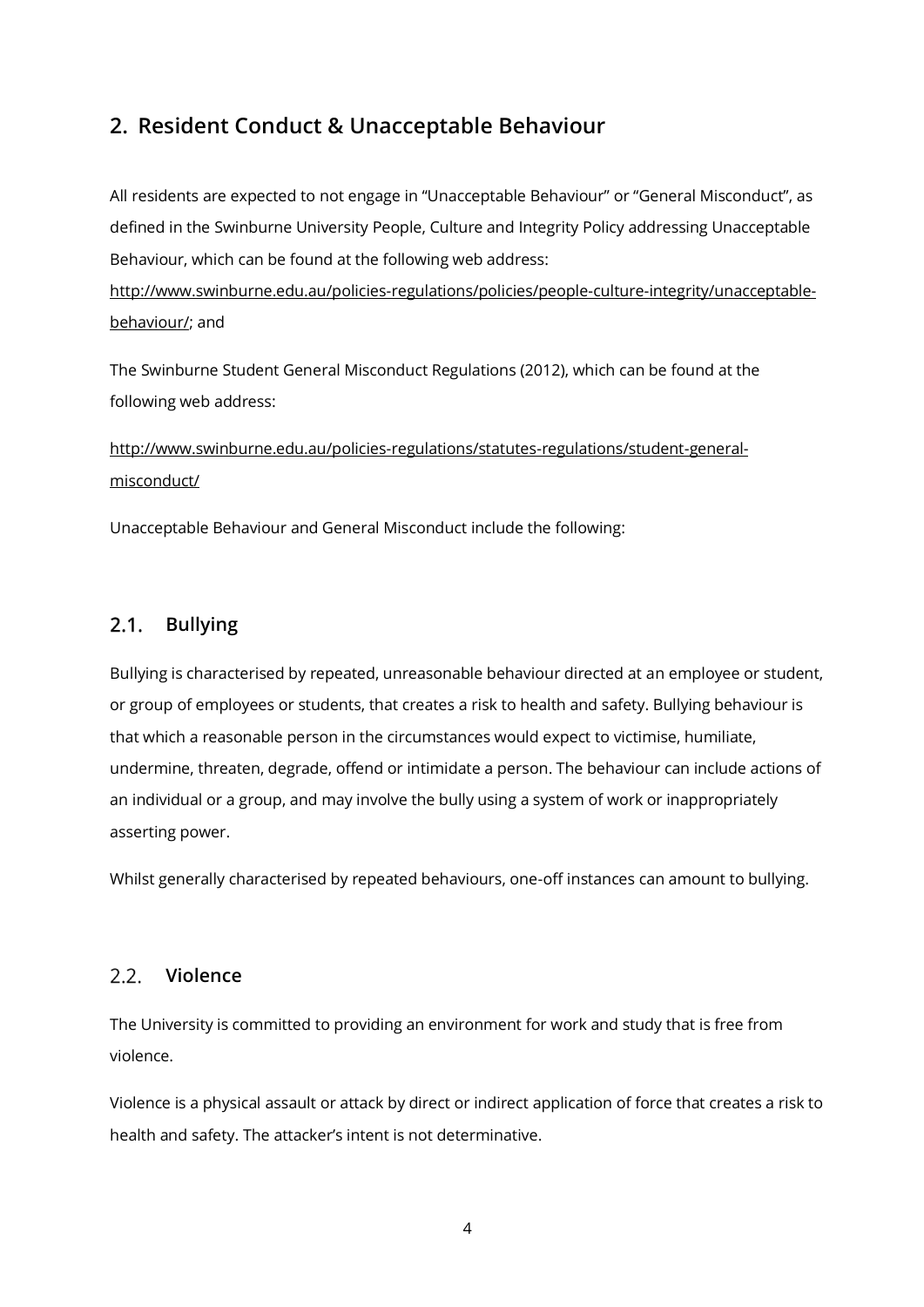The University does not accept violence, threats or abuse under any circumstances and encourages the early reporting of any such incidents, with offenders subject to disciplinary action and criminal proceedings.

#### **Sexual Harassment**  $2.3.$

The University is committed to providing an environment for work and study that is free from sexual harassment.

Sexual harassment is defined by legislation in Victoria. It is when a person:

- makes an unwelcome sexual advance, or an unwelcome request for sexual favours to another person
- engages in any other unwelcome conduct of a sexual nature in relation to another person

where a reasonable person in the circumstances would anticipate the other person would be offended, humiliated or intimidated.

Conduct of a sexual nature can include physical intimacy, remarks with sexual connotations and sexual gestures, actions or comments. The intention of the offender is irrelevant.

Sexual harassment is unlawful and will not be tolerated by the University in workplace and study environments.

The 'workplace' can extend beyond the University campus. For example, sexual harassment in employment can also occur outside working hours where employees are in proximity to each other as a result of a connection with work, such as a conference or work sponsored event.

Likewise sexual harassment can occur in any study related location including the classroom, at conferences, field trips and excursions. It can occur remotely, for example through emails, texts and social media.

It is important to recognise that forms of behaviour that may initially appear mild or trivial can constitute sexual harassment, particularly in relationships of differing power or status such as a staff member and a student or a manager and an employee.

5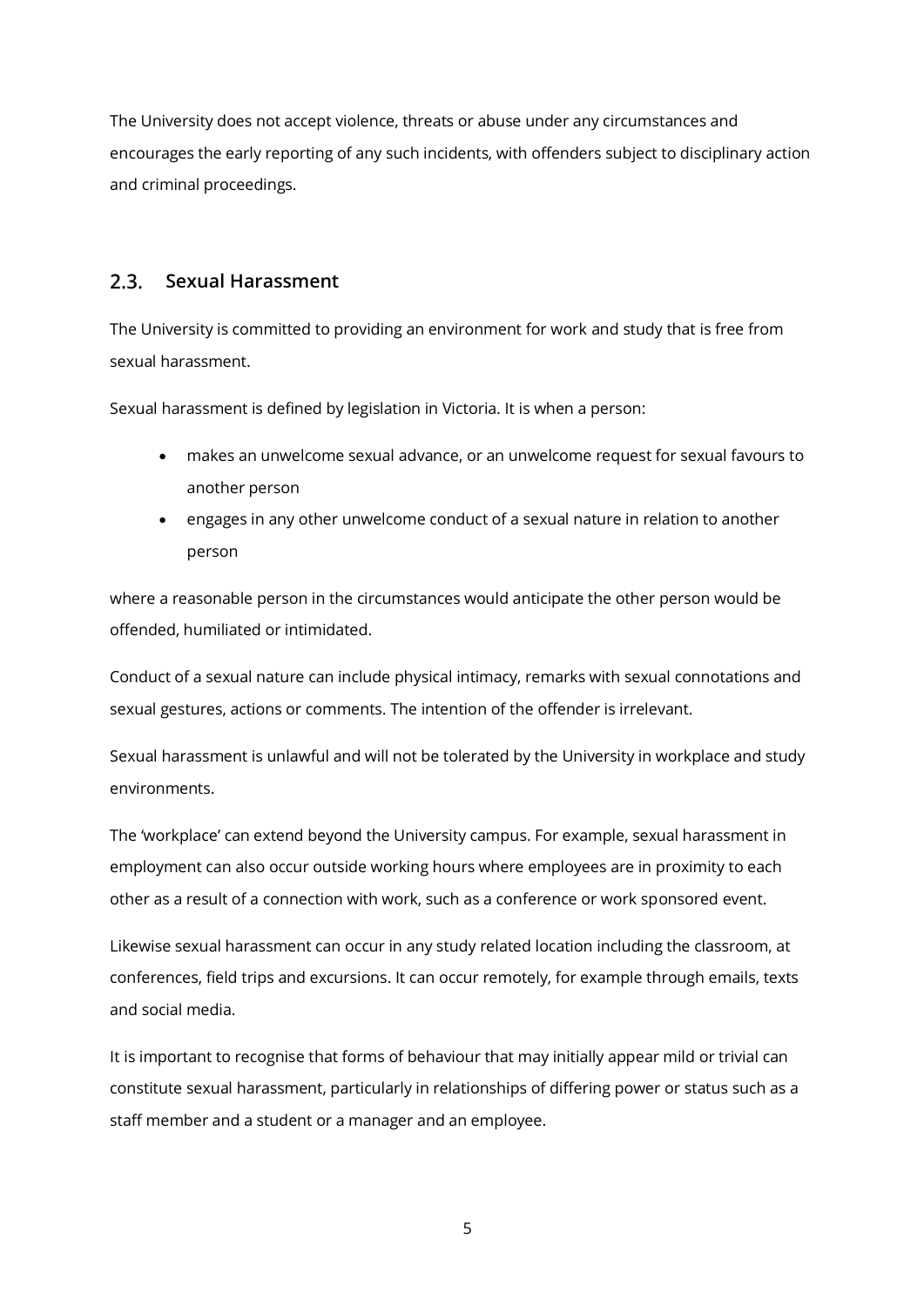Victims of serious offences such as sexual assault and stalking will be supported to report to the police if they wish to do so (acknowledging that victims should not be disempowered by having the university report).

At the same time, it is important to acknowledge that relationships and interactions that are based on mutual attraction or friendship and are consensual or reciprocated do not constitute sexual harassment.

#### **Discrimination**  $2.4.$

The University is committed to providing an environment for work and study that is free from discrimination.

Discrimination is unlawful in education, employment, and the provision of goods, services and accommodation.

Discrimination is defined by legislation in Victoria. It includes both direct and indirect discrimination. Direct discrimination occurs if a person treats, or proposes to treat, a person with an "attribute" unfavourably because of that attribute. Indirect discrimination occurs if a person imposes, or proposes to impose, a requirement, condition or practice that will disadvantage a person with an attribute and is not reasonable.

For the purposes of determining discrimination, the offender's awareness and motive are irrelevant.

#### $2.5.$ **Harassment**

The University is committed to the development of a learning and working environment that is as far as practicable free from all forms of harassment and vilification.

Harassment is any form of behaviour that is not wanted, is not asked for and that a reasonable person would consider likely to create a hostile or uncomfortable workplace by humiliating, intimidating or offending another person because of an attribute protected by the law.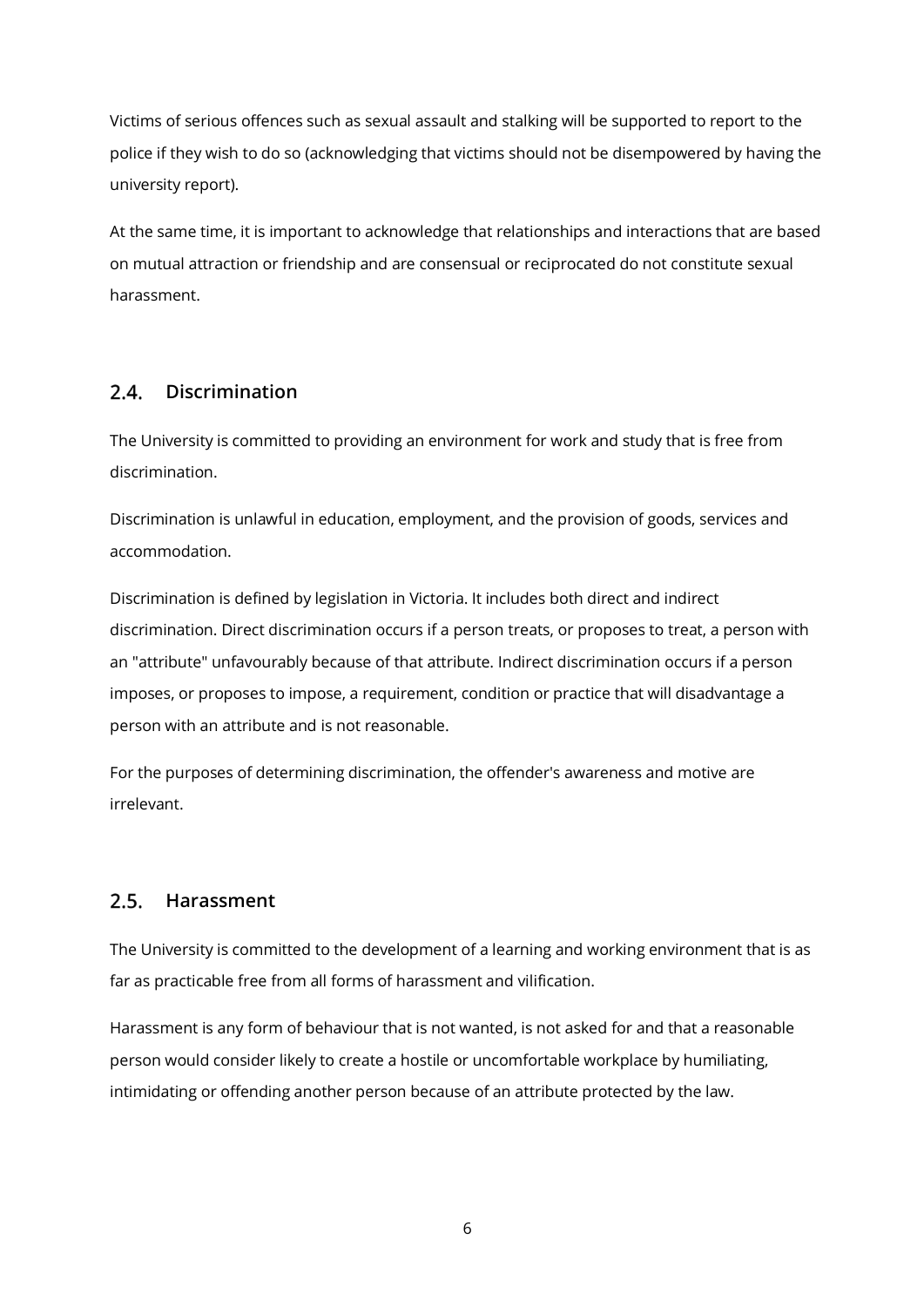Racial and religious vilification is behaviour that incites or encourages hatred, serious contempt, revulsion or severe ridicule against another person or group of people, because of their race or religion. Acts of racial and religious vilification are unlawful in any public place.

#### $2.6.$ **General Misconduct**

For the purposes of this Code of Conduct, it is general misconduct if a resident:

- 2.6.1. while on Swinburne Student Residence premises, using Residences facilities and services or engaging in Residences activities:
	- i. commits an offence
	- ii. engages in conduct which causes the University to be guilty of a crime; or
	- iii. intentionally or recklessly causes injury to another person;
- 2.6.2. intentionally or recklessly causes damage to, or commits theft of:
	- i. Residences property; or
	- ii. property on Residences premises;
- 2.6.3. interferes with or improperly or unsafely uses Residences property, facilities or services;
- 2.6.4. while on Residences premises, using Residences facilities or services or engaging in Residences activities engages in improper behaviour, including:
	- i. harassment;
	- ii. threatening or intimidating behaviour;
	- iii. use of abusive or offensive language;
	- iv. disorderly behaviour;
	- v. breach of the peace;
	- vi. access, display, download, upload or broadcast of offensive material;
	- vii. acting in breach of laws or rules of conduct relating to smoking, alcohol consumption, use of drugs, gambling, occupational health and safety or discrimination;
- 2.6.5. engages in conduct which is detrimental to the reputation of the Residences;
- 2.6.6. engages in a pattern or sequence of conduct which places substantial demand on Residences resources, vexatiously or without proper justification;
- 2.6.7. offers a bribe or other improper inducement in relation to the provision of Residences services or the discharge of the functions or duties of Residences staff;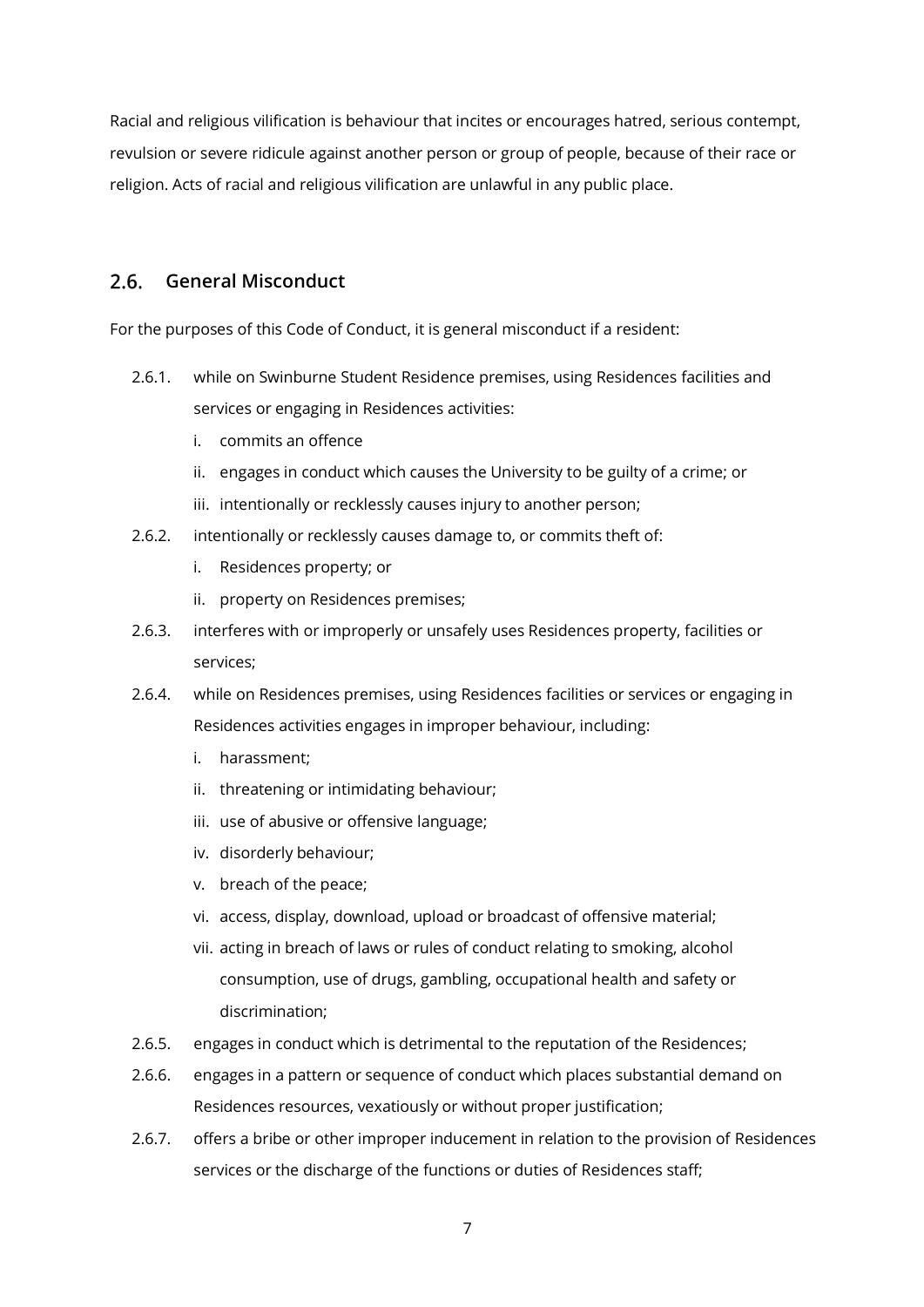- 2.6.8. engages in misrepresentation in relation to the provision of University or falsely claims an identity, qualification, prior learning or experience;
- 2.6.9. acts in breach of a provision of a University statute or regulation relating to conduct;
- 2.6.10. promotes or sells products or services within the Residences, either as an individual, or on behalf of another individual or organisation;
- 2.6.11. undertakes or organises any fundraising, sponsorship or advertising activities within the Residences without the prior written approval by the Associate Director Student Housing and Finance;
- 2.6.12. enters into any formal or implied agreement with another organisation, business or divisions of the University on behalf of the Residences;
- 2.6.13. represents the Residences or the University without the written permission of the Associate Director Student Housing and Finance;
- 2.6.14. uses the University and/or Residences logo and names without authorisation;
- 2.6.15. incites another person to commit general misconduct, or;
- 2.6.16. does not adhere to Victorian and Federal Government legislation and advice, including during a declared State of Emergency (such as a pandemic or bush fire). All residents are expected to remain up to date with and adhere to current legislation as outlined by Federal and State jurisdiction in these situations. Current Victorian Government legislation can be found at the following website: <https://www.legislation.vic.gov.au/>. All residents must adhere to the directives of the University and staff, when the University has to manage incidents relating to the declared State of Emergency
- 2.6.17. is not fully vaccinated as mandated by the University, when living in the Residences. The University will terminate the licence agreement of any resident who is not fully vaccinated. Residents must upload their vaccination certificate to Swinburne before they move into the Residences.
- 2.6.18. Do not notify the Residences if you are required to be in isolation or quarantine due to Victorian Government pandemic regulations. You must also notify the Residences of the start and end dates of your isolation or quarantine period.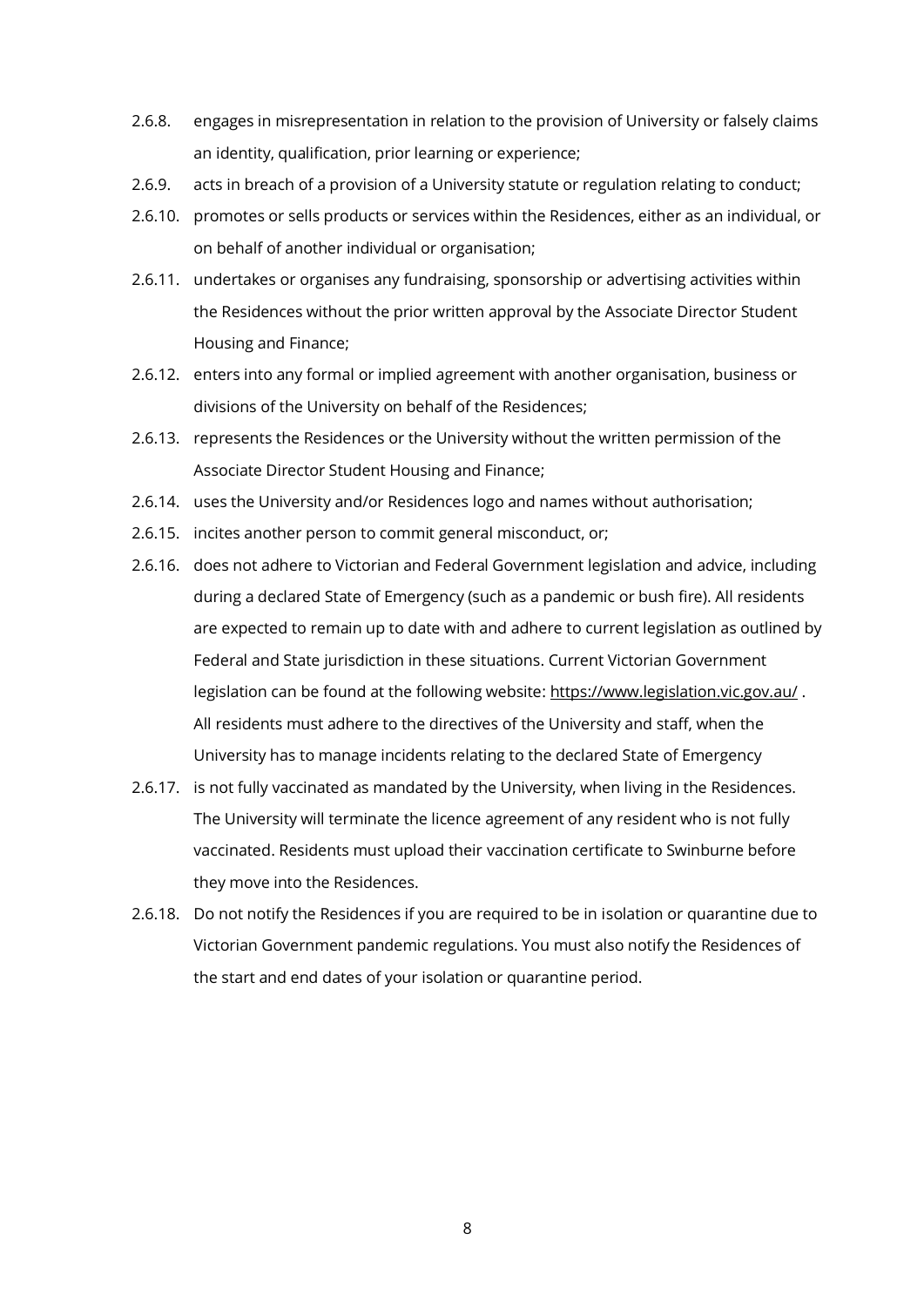# <span id="page-8-0"></span>**3. Smoking, Drug and Alcohol Use, and Prohibited Materials**

#### $3.1.$ **Alcohol**

- 3.1.1. Irresponsible, reckless or anti-social behaviour relating to excessive consumption of alcohol are not permitted in the Residences. This includes but is not limited to:
	- i. Encouraging underage residents to consume alcohol or supplying them with alcohol;
	- ii. Public intoxication;
	- iii. The purchase or use of kegs;
	- iv. Organising and participating in drinking games (e.g. beer pong, flip cup) and pub crawls;
	- v. Use of drinking devices such as hoses, funnels, punchbowls to consume and mix alcohol;
	- vi. Manufacturing and distributing alcohol;
	- vii. Pressuring residents to consume alcohol
- 3.1.2. Residents under the legal drinking age (18) are not permitted to consume or possess alcohol in the Residences or at any Residences sponsored events.
- 3.1.3. Any behaviour in relation to the consumption of drugs and/or alcohol which infringes on the safety and rights of residents and could be considered as General Misconduct (Section 2.6) is not permitted.
- 3.1.4. Residents are permitted to consume alcohol in the Residential College Dining Hall, rear College courtyard, and Swinburne Place 3rd Floor Common Rooms/outdoor balconies until 11pm.
- 3.1.5. Residents are not permitted to consume alcohol in College Rooms 217, 317, 417 and 517, and Swinburne Place 3rd floor study and "chill out" rooms.
- 3.1.6. Alcohol free zone during the Exam and Swot VAC periods include the Residential College public spaces, Swinburne Place 3rd Floor Common Rooms and Swinburne Place 3rd Floor outdoor balconies.
- 3.1.7. Glass bottles and drinking glasses (for alcoholic and non-alcoholic beverages) are prohibited from all outdoor areas on the Residences premises, including apartment balconies and adjacent outdoor areas, the Swinburne Place 3rd floor outdoor balconies and the Residential College rear courtyard.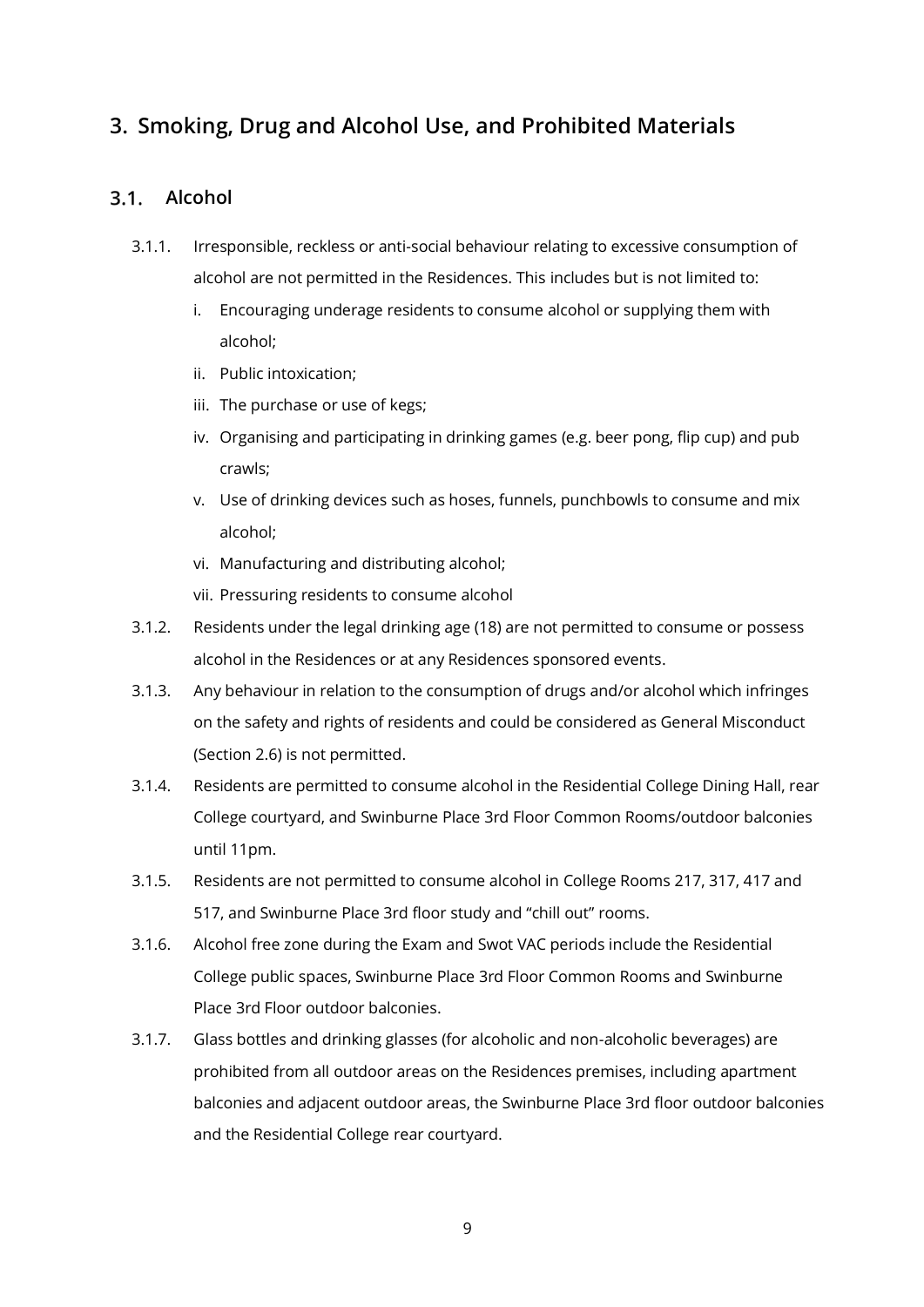#### $3.2.$ **Smoking**

- 3.2.1. Swinburne University is a smoke-free campus, as part of the commitment to ensuring a safe and healthy environment for staff, students and visitors.
- 3.2.2. Smoking and Vaping is not permitted on University premises, including Residences bedrooms, apartments, common areas, balconies and outdoor spaces in and around the campus.

#### $3.3.$ **Drugs**

- 3.3.1. Use, possession, cultivation and manufacture, or trafficking of any illegal drug is not permitted in the Residences. Marijuana (or cannabis) is considered as an illegal drug in the state of Victoria.
- 3.3.2. Possession of drug paraphernalia (any equipment that is used to produce, conceal, and/or consume illicit drugs) is not permitted in the residences. This includes but is not limited to items such as bongs, herb grinders, and various types of pipes.

#### **Prohibited Materials**  $3.4.$

Possession or storage of any combustible materials or liquids, explosive devices, firearms or knives or any other dangerous, or controlled weapon as defined under the Victorian Control of Weapons Act 1990, or any other illegal substances or items is not permitted in the Residences or anywhere on Swinburne property.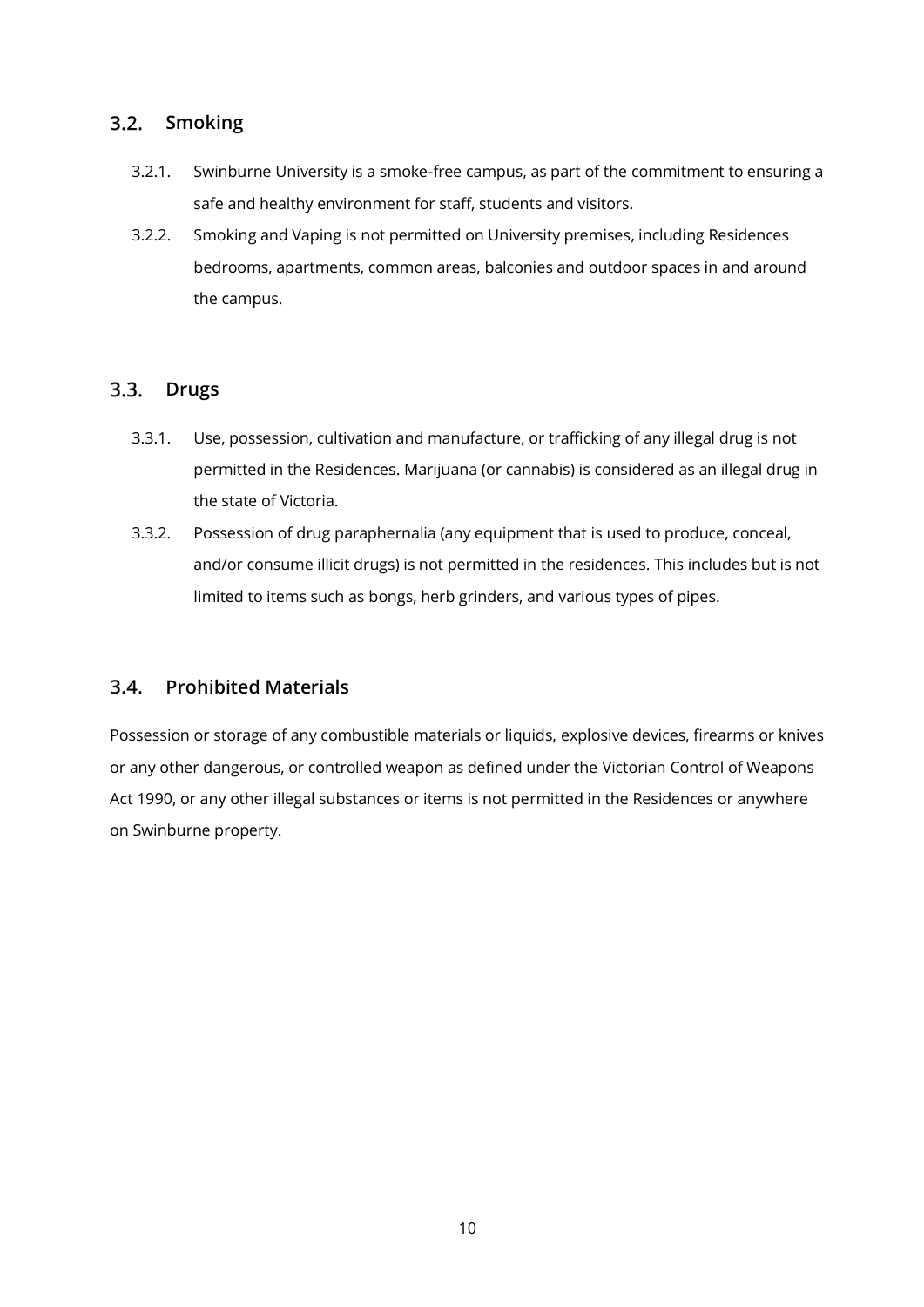## <span id="page-10-0"></span>**4. Social Gatherings and Parties**

- 4.1.1. Social gatherings, parties and private functions are not permitted within the residences.
- 4.1.2. Residents must hold private parties off campus to avoid disruptions in the Residences.
- 4.1.3. Social events are not permitted to be advertised via social media or the use of posters.
- 4.1.4. No more than twice the amount of tenants should be present in your apartment at any one time (e.g. In a three-bedroom apartment, this would equal 6 people), in accordance with OH&S regulations.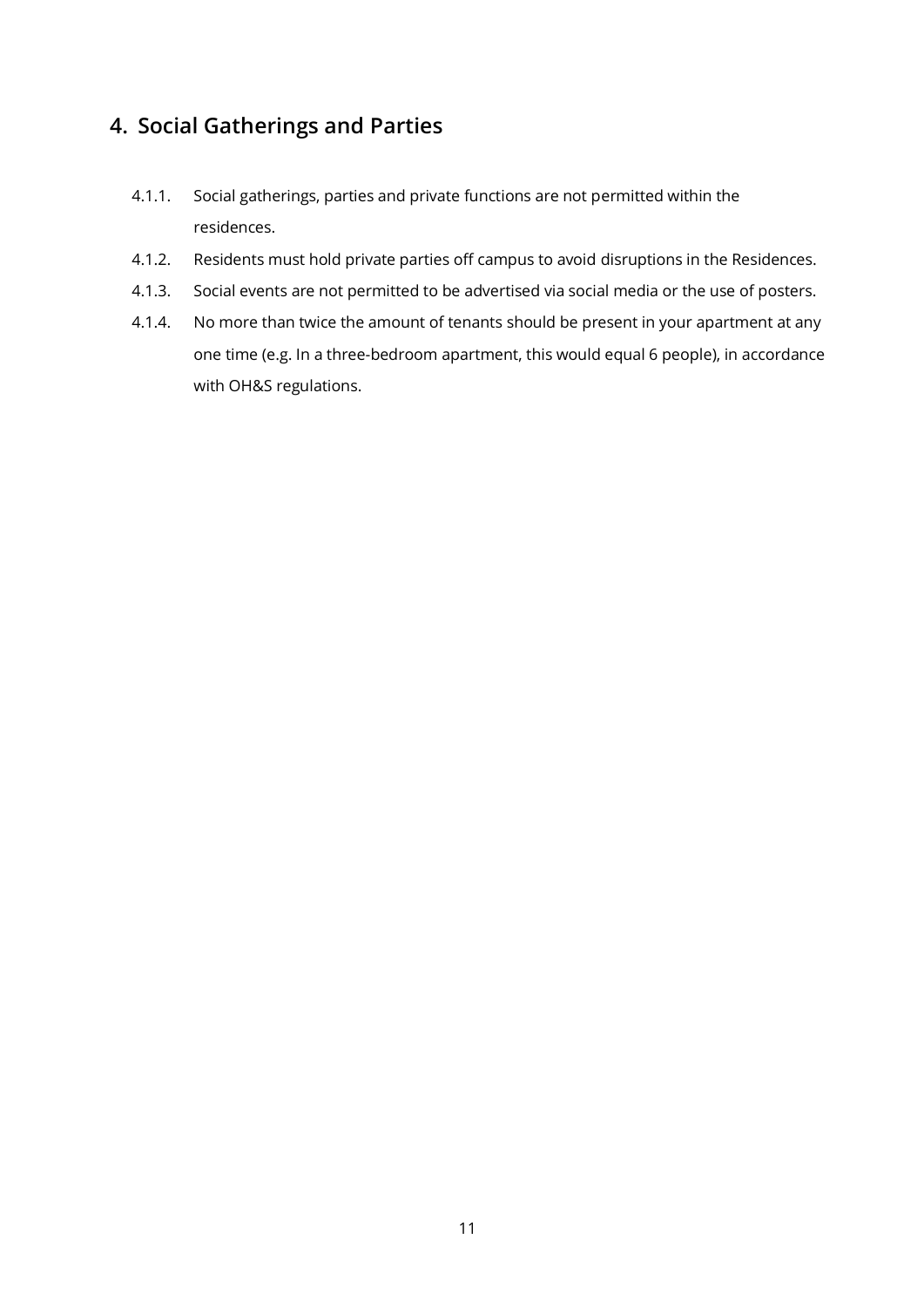## <span id="page-11-0"></span>**5. Noise and Quiet Times**

#### $5.1$ **General Noise Levels**

- 5.1.1. Swinburne Student Residences are intended primarily for study, sleep and quiet relaxation. Residents are expected to keep noise in and around the Residences to a level which is consistent with those purposes at all times.
- 5.1.2. While Resident Advisors have direct responsibility for addressing noise violations, all Residents are expected to assume a degree of responsibility for addressing those residents who infringe upon their right to sleep and study.
- 5.1.3. The following activities are not permitted (unless permission has been granted by the Associate Director): use of amplified sound sources such as electronic devices, amplified musical instruments, drum equipment, live music/bands, DJ equipment, etc., at a level which is likely to interfere with the ability of other persons to study or sleep.

### **5.2. Quiet Times, Exams and Pre-exam Period**

The Residences utilises a system of "Quiet Times" in order to encourage consideration of all residents and the need for quiet to study and to rest.

The following restrictions on noise apply:

### **Quiet Times outside Swot Vac and examination periods are**

Sunday – Thursday 11pm to 9am

Friday and Saturday 12am to 9am

### **Quiet Times during Swot Vac (pre-exam period) and examination periods are**

Monday – Sunday and a Spm to 9am

All noise outside the Quiet Times listed above is to be kept to a minimum.

All residents wishing to celebrate the end of their examination or assignments are asked to do so off campus and minimise noise on their return to the Residences.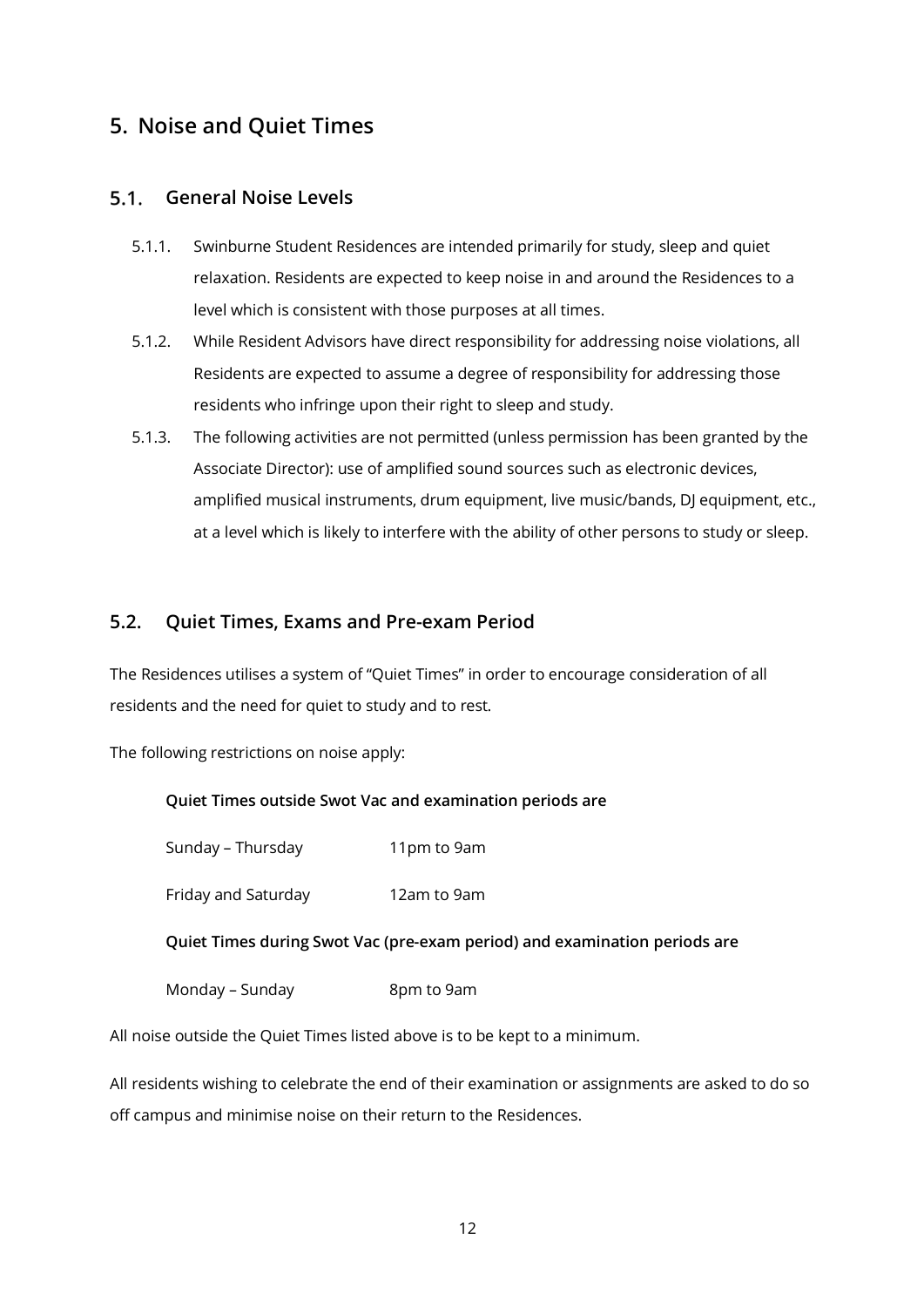# <span id="page-12-0"></span>**6. Residences Facilities and Room Usage**

#### $6.1$ . **Furniture & Appliances**

Information on approved personal furniture (including measurements) and equipment for your room and apartment is in the Handbook. Please refer to the information provided or you may incur costs for removing these items (clause 6.1.3 below)

- 6.1.1. Residents are not permitted to place personal furniture in the courtyard or on the balcony of their apartments.
- 6.1.2. Personal beds and mattresses are not permitted in the Residences, except for medical reasons (must provide supporting letter from a doctor).
- 6.1.3. Non-approved personal furniture may be removed and the cost passed on to the residents.

#### $6.2.$ **Unoccupied Bedrooms and Apartments**

6.2.1. Residents must not enter and/or make use of uninhabited bedrooms, or use the items contained in uninhabited bedrooms. Residents found to be in breach of this rule may be charged the cost of cleaning and the nightly rate for occupying the room.

#### $6.3.$ **Occupied Bedrooms and Apartments**

- 6.3.1. Residents are not permitted to change rooms without approval from Residences staff. Residents involved in an unauthorised room change will be required to return to their originally allocated room, and will be charged for the cost of the room clean by the Residences.
- 6.3.2. Residents must keep their key cards with them at all times. Residents who are locked out will be charged a lockout fee as detailed in the Handbook.
- 6.3.3. Residents are not permitted to enter another resident's room unless by the express invitation of that room's resident.
- 6.3.4. Residents are not permitted to sub-let their room to another person.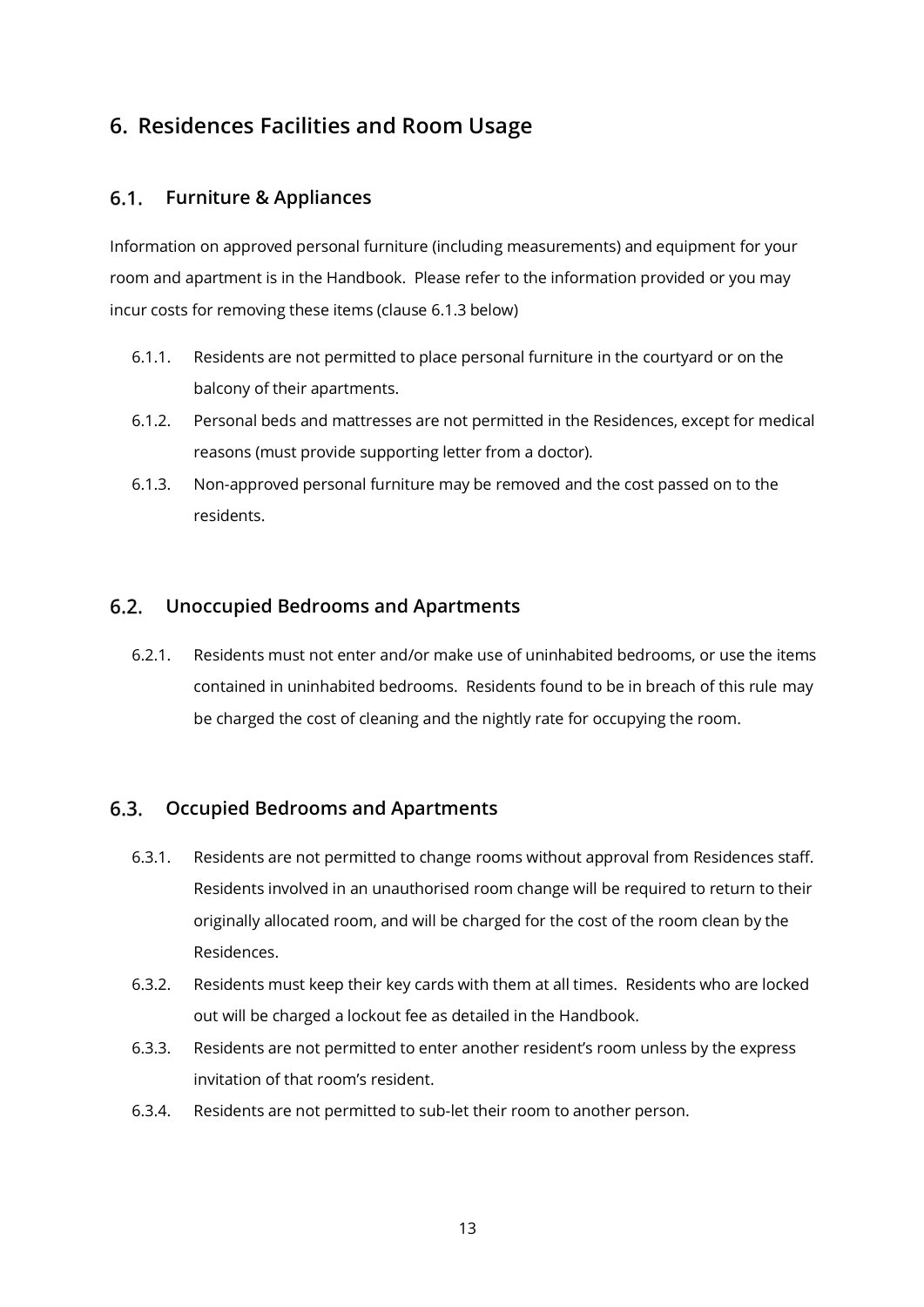- 6.3.5. Bicycles and other personal items must not be left in apartment entryways, balconies, any corridor in the Residences or outdoor courtyards. Bicycles must be stored in a bike shed by contacting Facilities and Services.
- 6.3.6. Residents are not permitted to display laundry, clothing, or hang any kind of banner or other item from, or on the balcony or courtyard outside of an apartment. Fines imposed by Council will be passed on to residents.

#### $6.4.$ **Common Spaces**

- 6.4.1. Residences furniture must not be removed and/or relocated from any common areas.
- 6.4.2. Residents are not permitted to play ball, or any other disruptive games in the corridors and common spaces in the Residences.
- 6.4.3. Residents are not permitted to skate on residences properties including balconies, outdoor areas and buildings.
- 6.4.4. Residents are not permitted to mount posters in common areas without the prior consent from the Associate Director or other Residences staff.
- 6.4.5. Residents need to remove all personal items from Residences Common areas (including Laundries) within 24 hours. If items are left longer they may be disposed of or given to charity. In the College dining room/ share kitchen, crockery and related cooking utensils & equipment which is left unwashed or not put away will be kept until the Friday of that week, upon which it will be disposed of or given to charity.

#### $6.5.$ **Property Damage**

- 6.5.1. Residents will be liable for charges for missing or damaged University property in their allocated bedroom. Residents living in group share arrangements (apartments) will be jointly charged for losses of, or damages to, University property including furniture and other items provided in the common areas within their apartment or building, unless the person directly responsible can be identified.
- 6.5.2. Only 'Blu-Tac' or similar non-damaging adhesives may be used to mount posters, decorations etc. onto walls, doors or other surfaces in the bedroom or apartment common area. When such items are removed, all traces of adhesive must be removed. The use of tape, glue of any kind, or of any fixing which penetrates the mounting surface, e.g. pins, nails is not permitted. If any damage occurs as a result of mounting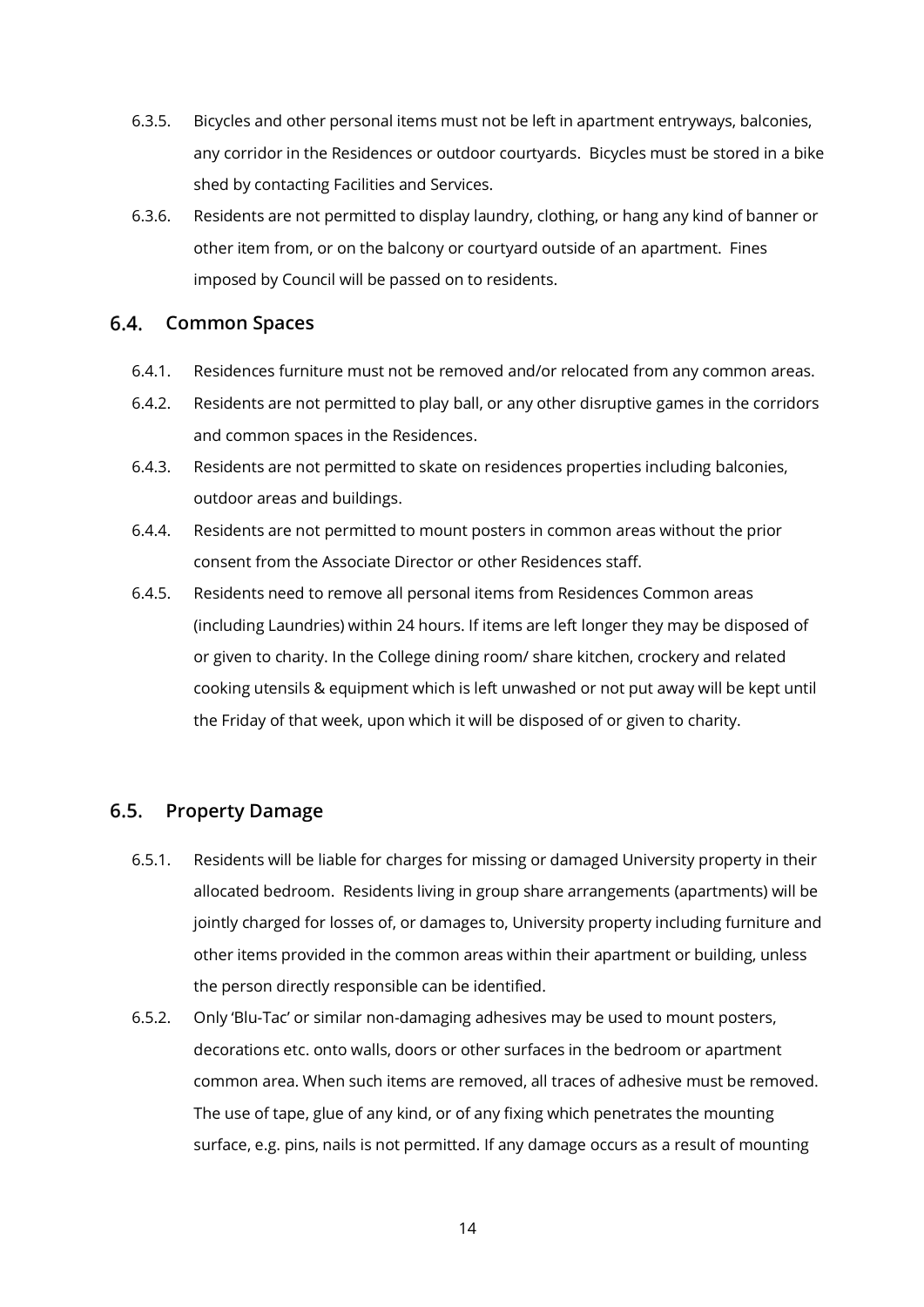or removing such items, the cost of repairing the damage caused will be charged to the resident.

- 6.5.3. In building common areas, decorations are not to be mounted without the permission of Residences management, this includes but is not exclusive to areas such as common rooms, dining halls, corridors, balconies, meeting rooms, tv rooms, foyers. No items of any kind are allowed to be attached to Fire Doors, these doors include all apartment doors, and College bedroom doors, as well as additional Fire Doors throughout the buildings.
- 6.5.4. Residents are not permitted to make any mechanical, electrical or physical changes to a room or building, and are not permitted to perform any maintenance repairs.
- 6.5.5. Residents are not permitted to remove, alter or damage any signs in the Residential premises.
- 6.5.6. Any damages charges applied will be in accordance with the Damage & Cleaning Charges Costings sheet available from Residences administration

### **Wi-Fi Network and Other Infrastructure**

- 6.5.7. Residents are not permitted to establish local area networks, or erect or cause to be erected outdoor television, satellite or radio aerials
- <span id="page-14-0"></span>6.5.8. Residents are not permitted to tamper with any of the wireless access points in the Residences, or connect personal routers to the Residences network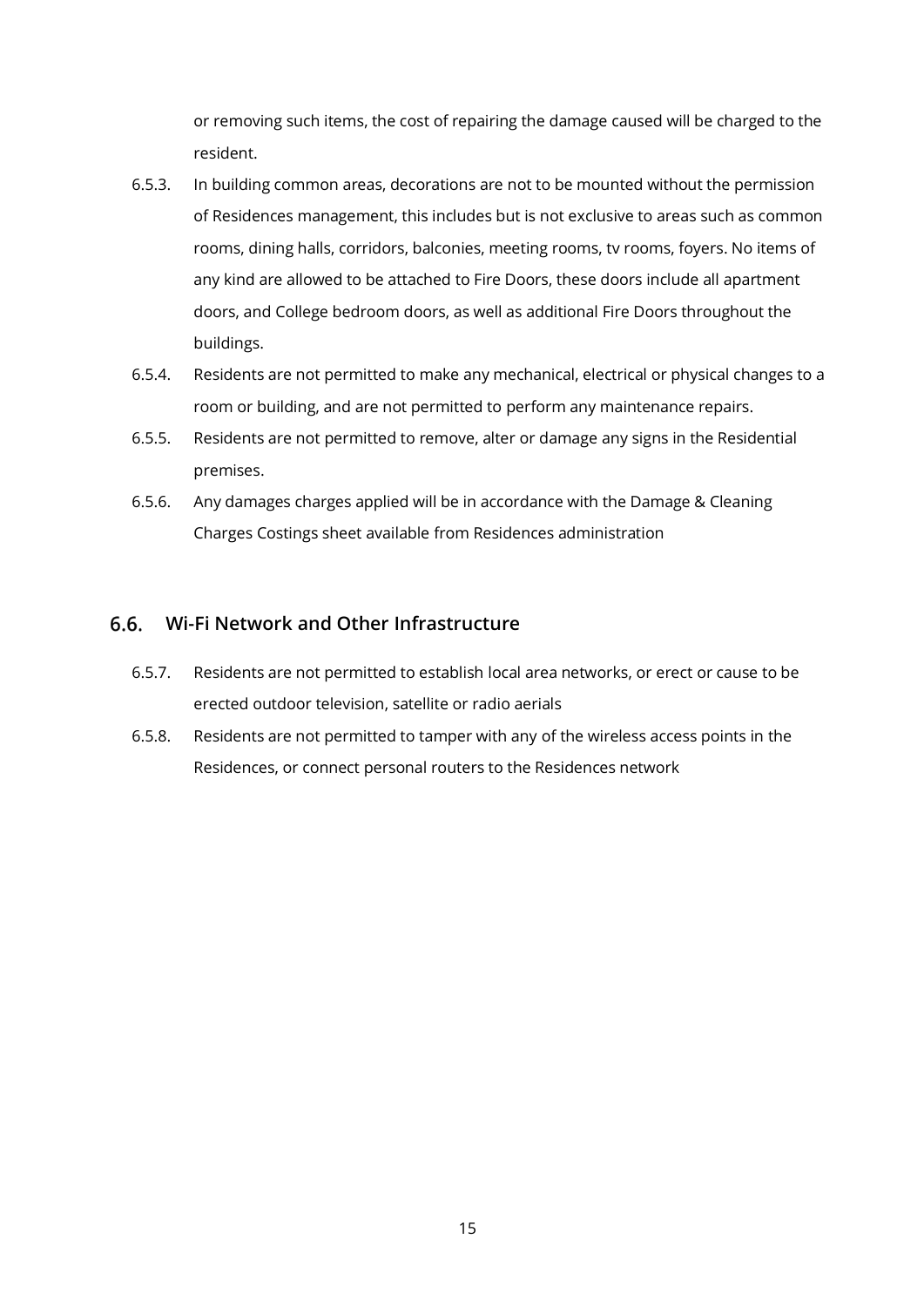### **7. Guests and Visitors**

For the purposes of this Code of Conduct:

A "Guest" is classified as any non-resident staying overnight at the Residences at the expressed or implied invitation of a resident

A "Visitor" is classified as any non-resident visiting the Residences at the expressed or implied invitation of a resident, but does not stay overnight

- 7.1.1. All guests must be at least 18 years of age.
- 7.1.2. Apartment residents may have guests in their apartment one night a week only. Residents who have guests staying more than one night per week, may be charged for the additional nights occupied by their guests. The charge will be at the discretion of the Associate Director.
- 7.1.3. All guests must be registered. Residents can register their guests via Student Reception (Monday-Friday, 9am-5pm) or with the Duty RA (outside office hours). Guests and Visitors who enter the Residences must be fully vaccinated.
- 7.1.4. The Associate Director or University staff may refuse entry to any guest or visitor into the Residences, or evict any such a person from the Residences premises.
- 7.1.5. Guests are not permitted to stay in the Residences during Orientation week or the preexamination and examination periods without the written permission of the Associate Director.
- 7.1.6. Residents will be held accountable for the actions and behaviour of their guests and visitors. This includes being financially responsible for any costs related to damages caused by their guests and visitors.
- 7.1.7. It is the responsibility of the resident to explain the code of conduct to their guests and visitors and to accompany their guests at all times.
- 7.1.8. Residents are not permitted to give their access or student id cards to non-residents.
- 7.1.9. A guest must be accommodated in the host resident's bedroom only.
- 7.1.10. Guests are not permitted to make use of any room, common space, equipment and facilities within the Residences, except in the company of and at the express invitation of a resident and only if no other resident is inconvenienced by such use.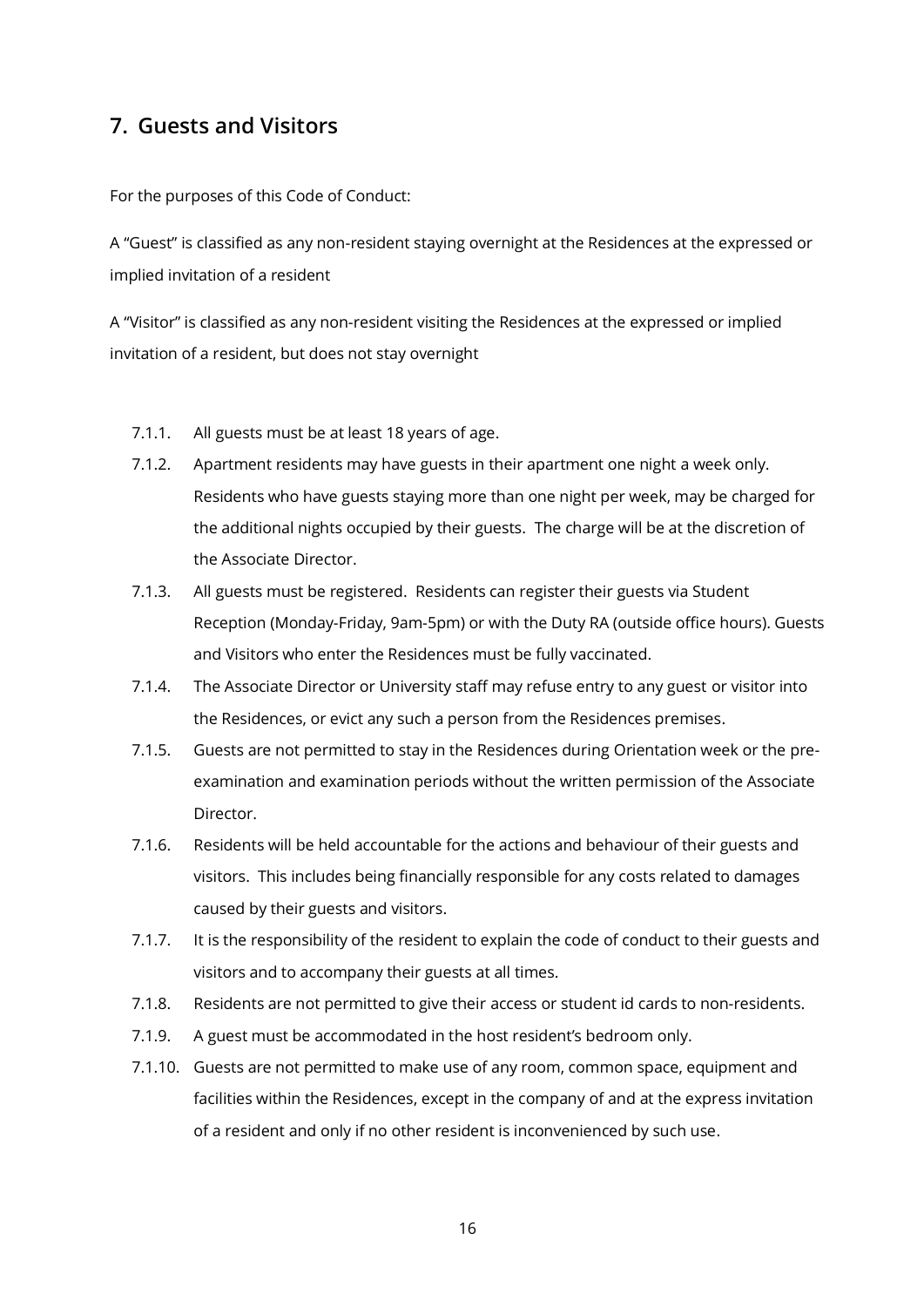- 7.1.11. Facilities and equipment such as washers and dryers, etc. may not be used by visitors or guests.
- 7.1.12. Guests and visitors are not permitted to participate in events organised for residents without invitation from Residences staff.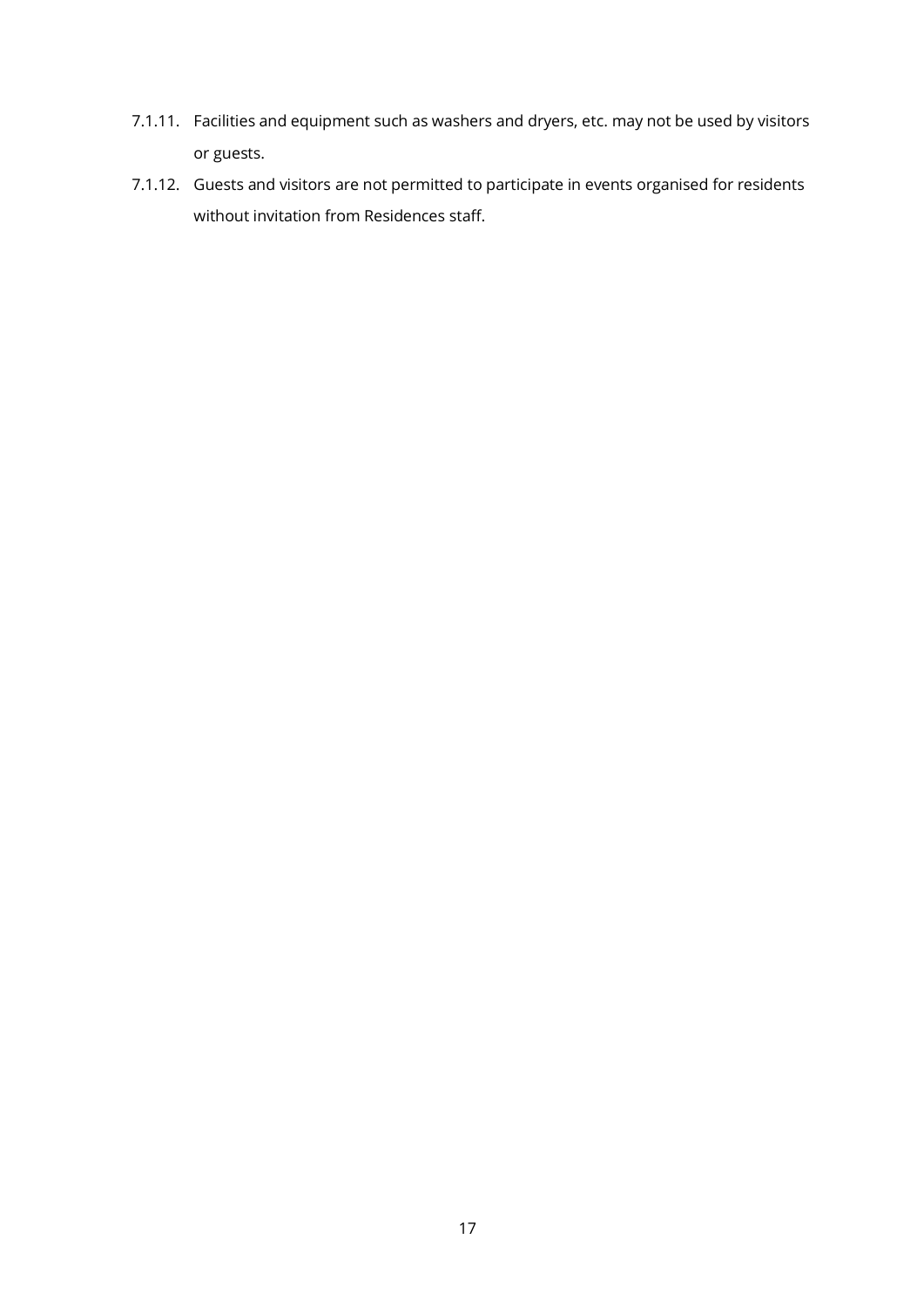### <span id="page-17-0"></span>**8. Safety**

#### $8.1.$ **Fire Safety**

- 8.1.1. Fire alarms, hoses, smoke alarms, automatic door closers, fire blankets, extinguishers and other fire safety equipment are to be used only for their intended purpose. Misuse of, or tampering with fire safety equipment is a criminal offence. Any resident found to have misused or tampered with fire safety equipment may have their license agreement terminated.
- 8.1.2. Fines may be passed onto residents responsible for misuse of fire safety equipment, including intentionally or unintentionally triggering a fire alarm.
- 8.1.3. Use of the following items is not permitted within the Residences:
	- i. Room heating appliances or any appliance with any exposed heating element, other than those provided by the Residences,
	- ii. Candles, incense burners or any appliance or other item which produces flame or smoke,
	- iii. BBQs (gas or electric), with the exception of those provided by the Residences
- 8.1.4. Residents are not permitted to light any fires within the Residential premises.
- 8.1.5. In the event of a fire alarm, residents are required to evacuate the building when instructed to do so by Swinburne Security or authorised University staff members.

#### $8.2.$ **Emergency Situations**

- 8.2.1. Residences staff reserve the right to enter residents' rooms and apartments in the event of an emergency, or if there is cause for concern over the safety or well-being of any resident, or the integrity of the Residence. It is preferred that entry be made by two staff on any occasion.
- 8.2.2. Residents are not permitted to knowingly cause, make or circulate false reports or warnings of a catastrophe or emergency situation.
- 8.2.3. To ensure safety, and to facilitate emergency exit from the buildings, all corridors, exit areas, foyers and stairwells must be kept clear of all personal items (including bikes) and furniture. All items in rooms and apartments must be stored in a way that does not obstruct entry and exit to apartments or rooms.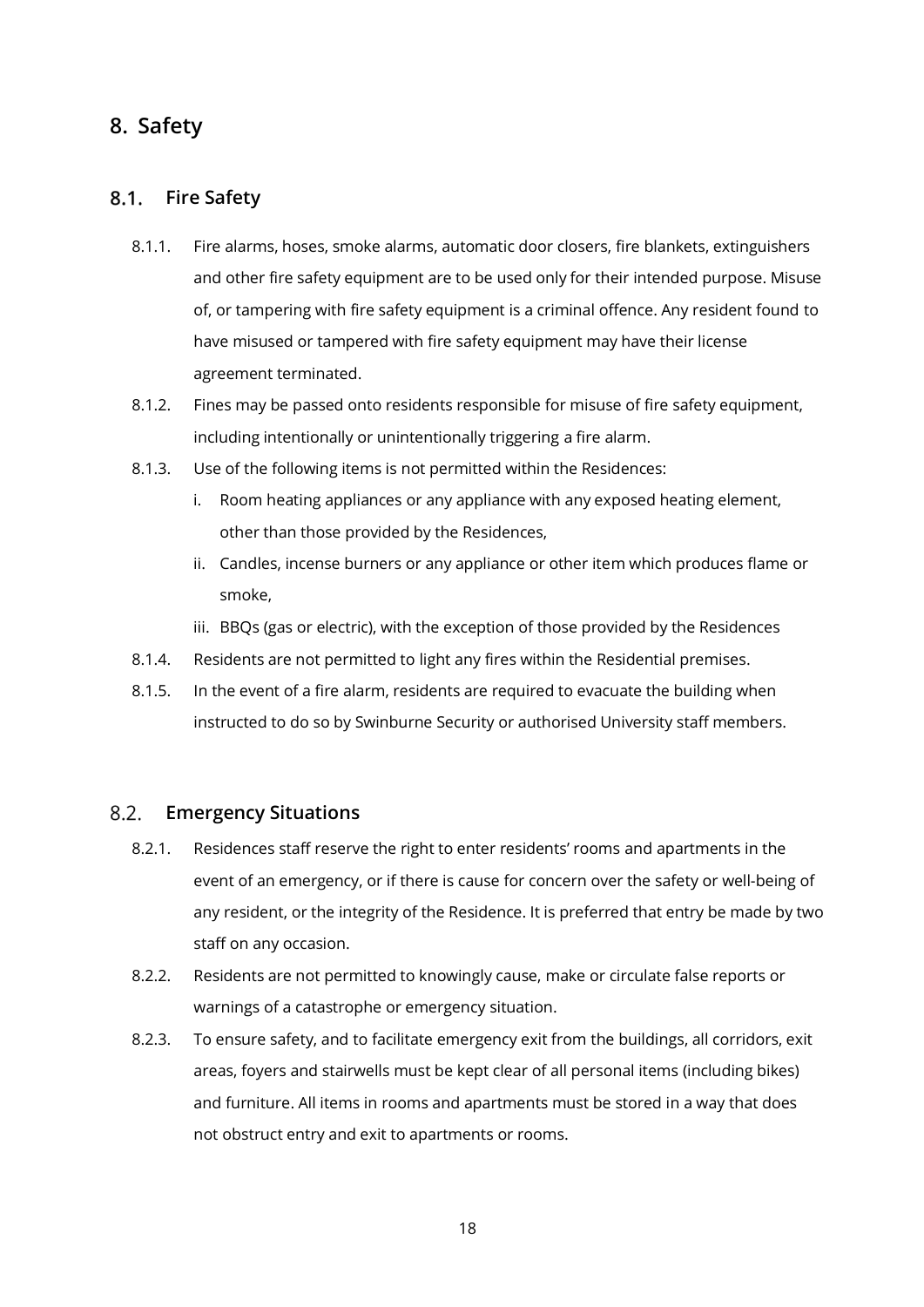8.2.4. Residents should to the best of their ability follow the advice of Swinburne Security and authorised University staff members in any emergency situation.

#### $8.3.$ **Falling or Thrown Objects**

Throwing objects or allowing them to fall from any building is dangerous, potentially lethal, and is not permitted. Any resident found to have intentionally or unintentionally caused such action will be sanctioned accordingly, and in the event of causing injury, Swinburne Residences will report the matter to Victoria Police and any other parties as required.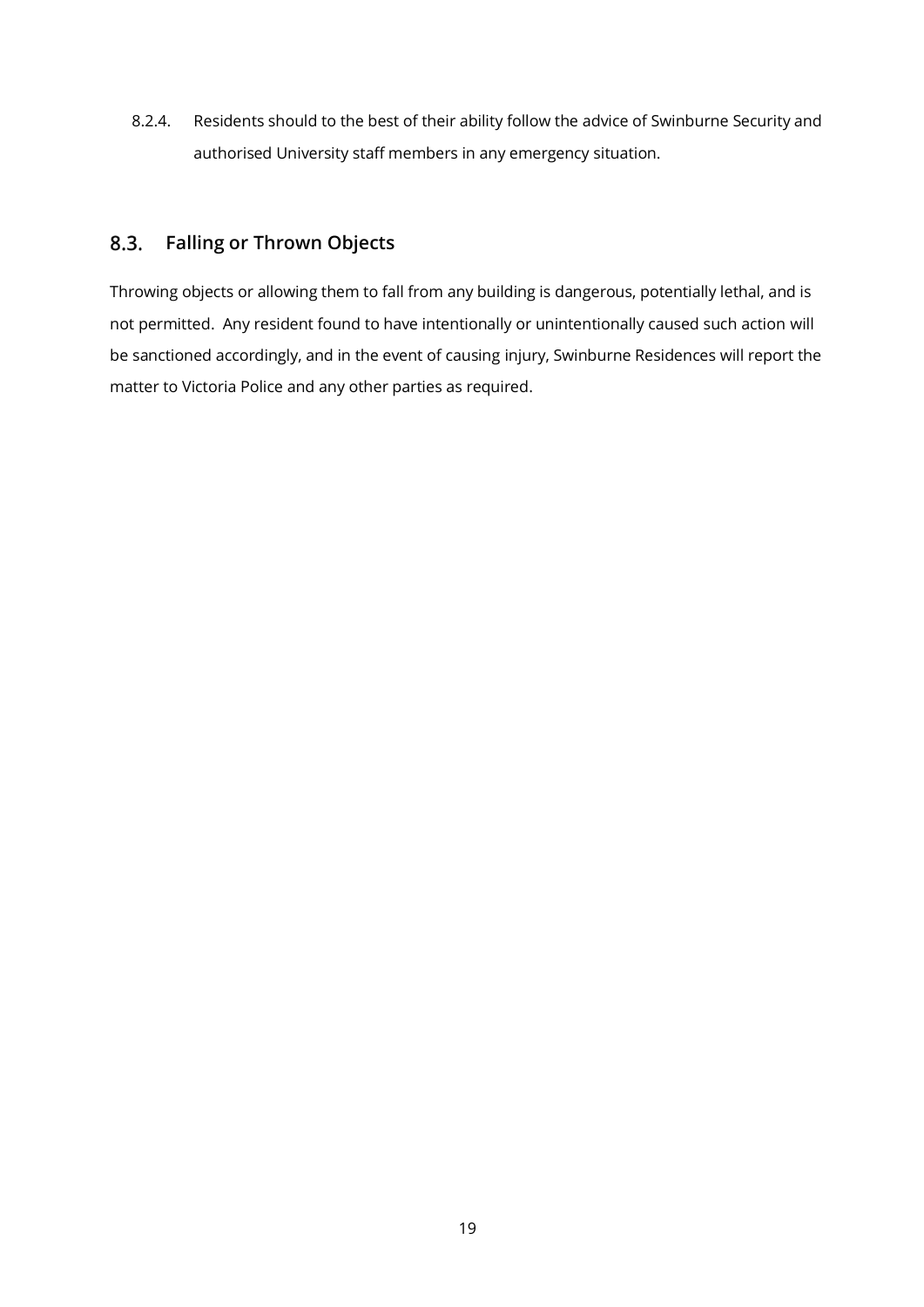# <span id="page-19-0"></span>**9. Cleanliness & Hygiene**

#### $9.1$ **Cleaning and Food Preparation**

- 9.1.1. Residents share responsibility for the cleanliness of the shared areas of their apartments.
- 9.1.2. Residents who prepare food and drink in kitchens are responsible for cleaning up afterwards and for maintaining their kitchens in a hygienic condition at all times.
- 9.1.3. All food must be stored in sealed containers. Any food may be disposed of if it constitutes a health hazard in the opinion of Residences staff, with no compensation payable to the resident concerned.

#### $9.2.$ **Waste Management**

- 9.2.1. All waste and unwanted items must be disposed of appropriately. Residents may be charged if cleaning contractors are required to dispose of food, personal items or furniture.
- 9.2.2. Residents are not permitted to collect and store empty bottles or cans in their apartments or on their balconies or courtyards.

#### $9.3.$ **Inspections**

- 9.3.1. Monthly inspections will be conducted in the common areas in the apartments and in the courtyard or balcony.
- 9.3.2. All bedrooms will be inspected once per semester.
- 9.3.3. Failure to maintain a clean and hygienic bedroom, apartment or courtyard/balcony may result in disciplinary action.
- 9.3.4. Professional cleaning services will be arranged where apartments fail two (2) cleaning re-inspections in a month (or are excessively dirty, as determined by the Residences management). The cost of any such services in apartment shared spaces will be attributed to all residents of that apartment, unless individual responsibility can be determined. A cleaning & administrative charge will apply per student, in accordance with the schedule of fees.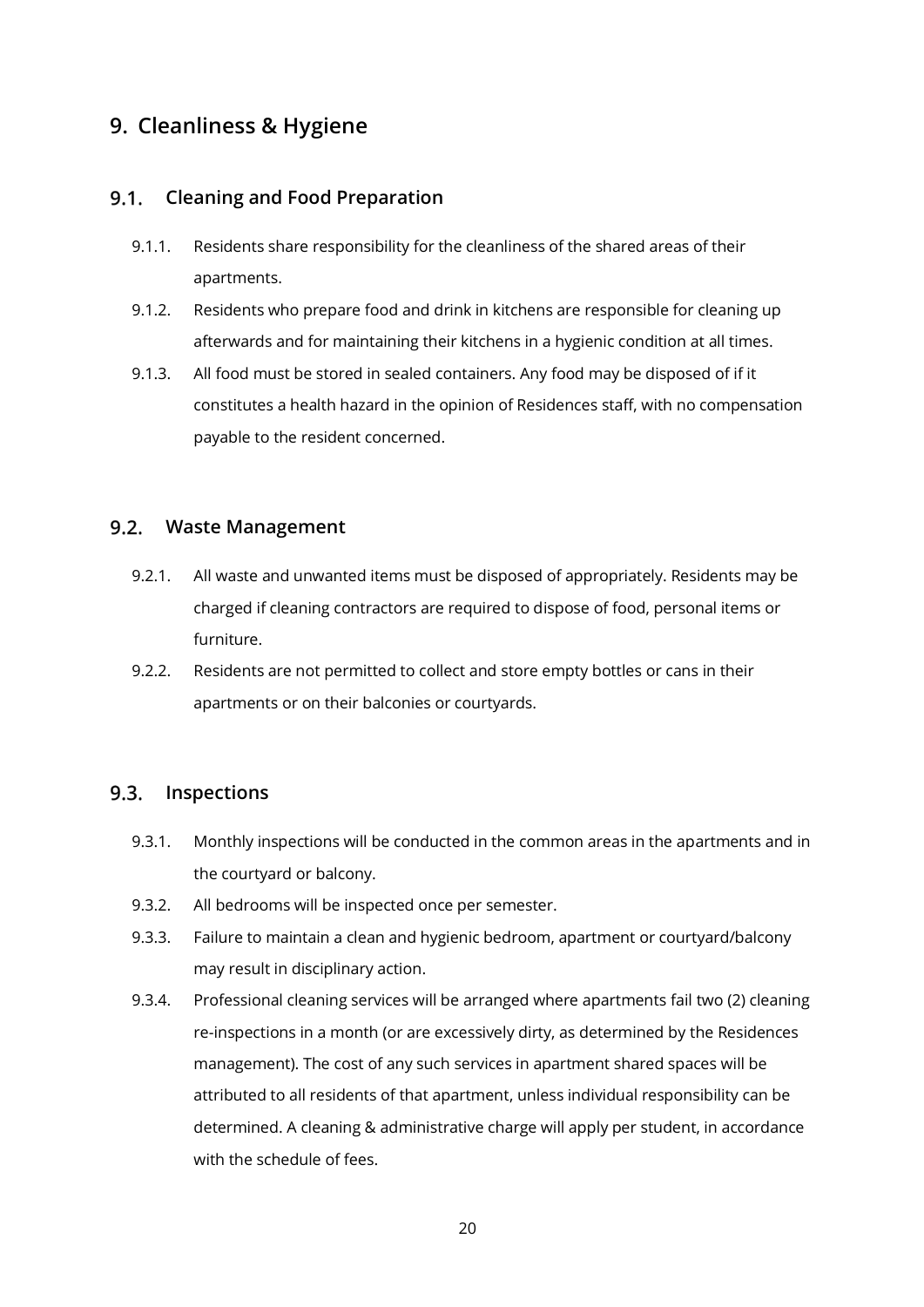9.3.5. Residences staff may take photos of any area requiring further cleaning to record why the bedroom/apartment failed a cleaning inspection.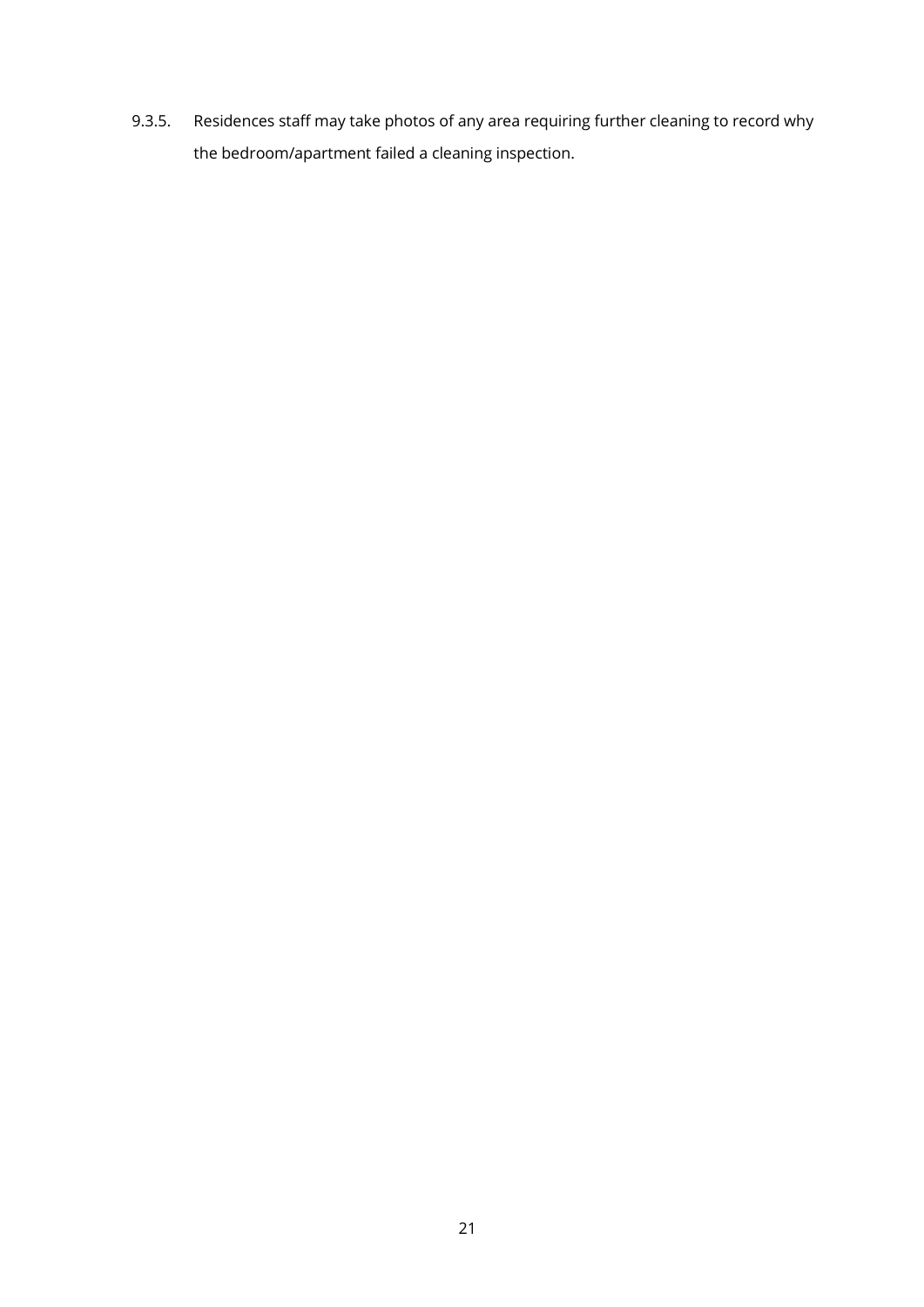### <span id="page-21-0"></span>**10. Pets & Animals**

Residents and their guest and visitors are not permitted to keep pets or allow any animals to enter the Residences, or feed or otherwise encourage any animal to approach themselves or the Residences.

Personal service animals such as guide dogs are exempt from this rule.

The Residences is home to a few Isa Brown chickens, and provides the opportunity for residents to join a Chicken Care roster. This opportunity is advertised at the beginning of each academic year, and residents are expected to adhere to the care manual for instructions on chicken maintenance.

All residents are expected to treat the chickens with care, refraining from harassment, causing harm, littering near or in their enclosure, or handling without permission. When the chickens are in the day pen, residents are required to leave them untouched.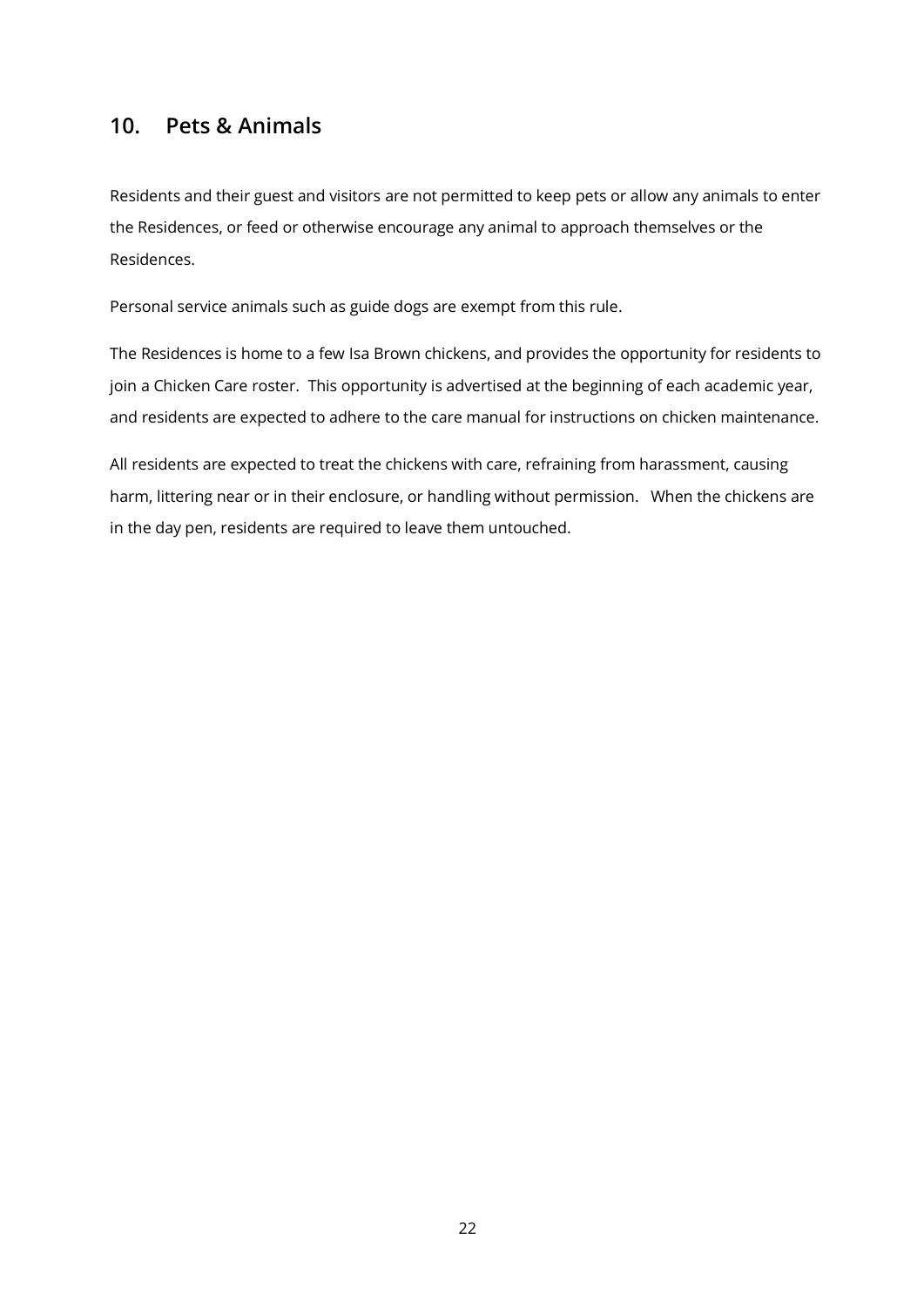# <span id="page-22-0"></span>**11. Academic Performance**

The Residential Life Coordinator reviews the academic results of all residents at the end of each semester.

Residents are be required to meet with the Residential Life Coordinator if they fail multiple subjects. The purpose of the meeting will be to discuss your academic needs, factors that may be impacting your academic performance, and how the Residences and the University can assist you to improve your performance.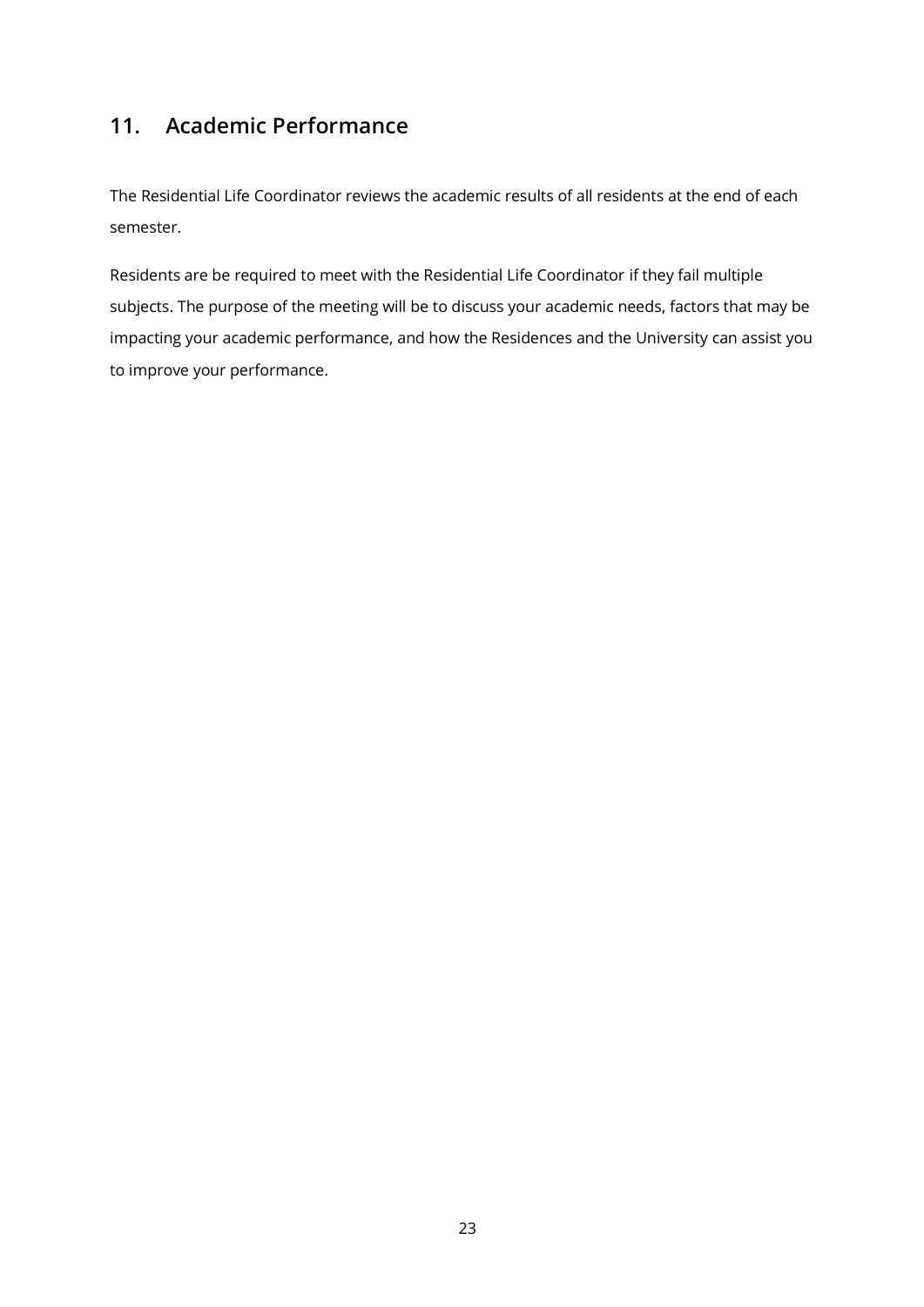### <span id="page-23-0"></span>**12. Sanctions**

There are three levels of misconduct used when residents are found to have breached the Residences Licence Agreement, Code of Conduct and Swinburne University's policies and procedures. Each act of misconduct will be considered under the appropriate level, depending on the severity of the actions or behaviour by the resident.

A resident who has allegedly breached the Licence Agreement, Code of Conduct and Swinburne University's policies and procedures will be required to attend a misconduct meeting, and may choose to bring an advocate or support person. At the misconduct meeting, the resident will be given the opportunity to respond to the allegations.

Management of the Residences will issue appropriate sanctions or penalties if it is found that there has been a breach of policies.

The resident will have the right to appeal the decision.

The following information provides a broad outline on the three levels of misconduct and the possible sanctions. It is important to note that each case is different and sanctions may vary depending on, for example (and not limited to), circumstances, the nature of the incident, impact, response to the allegations, previous incidents etc.

### **Level One Misconduct**

- 12.1.1. Level one misconduct examples (non-exclusive)
	- i. Noise
	- ii. Smoking
	- iii. Accidental property damage as a result of intoxication
	- iv. Repeated failed cleaning inspections
	- v. Speaking to Swinburne staff or Resident Advisors in a disrespectful or rude manner
- 12.1.2. Level one sanctions
	- i. Level One Written Warning
	- ii. One or more other sanctions if appropriate (see 12.4. Schedule of Possible Sanctions)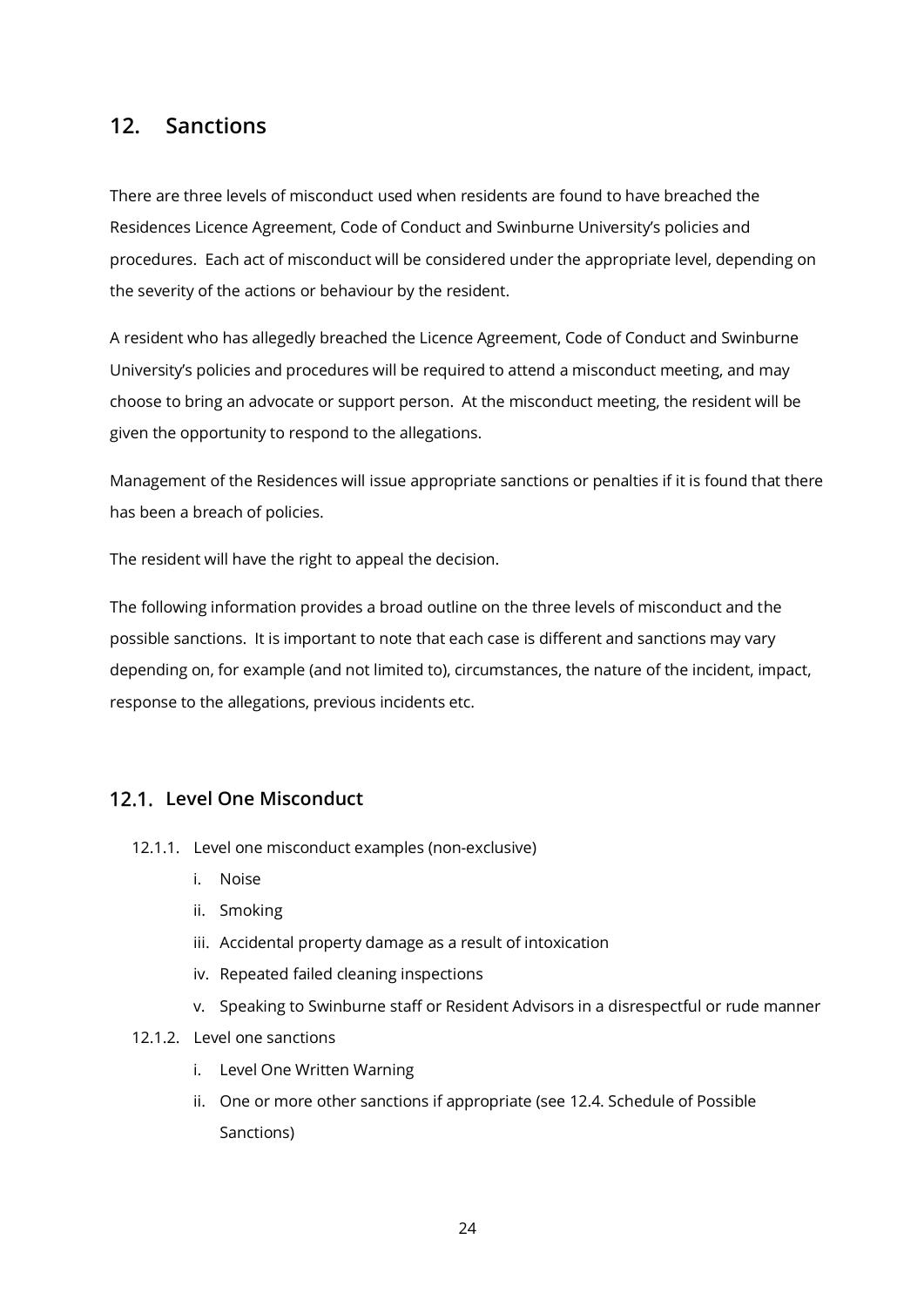### **Level Two Misconduct**

- 12.2.1. Level two misconduct examples (non-exclusive)
	- i. Repeat misconduct after being sanctioned with a Level One written warning
	- ii. Breach of several clauses of the code of conduct in one incident (noise, party in the apartment, more than double the number of persons in the apartment etc.)
	- iii. Use of offensive language or jokes
	- iv. Excessive noise during pre-exam and exam periods
	- v. Bullying behaviour
	- vi. Harassment
- 12.2.2. Level two misconduct sanctions
	- i. Level Two Written Warning
	- ii. One or more other sanctions if appropriate (see 12.4. Schedule of Possible Sanctions)

### **Level Three Misconduct**

- 12.3.1. Level three misconduct examples (non-exclusive)
	- i. Repeat misconduct after being sanctioned at level one or level two (depending on the severity of the misconduct incident
	- ii. Physical assault
	- iii. Sexual harassment (serious level)
	- iv. Threat to harm others
	- v. Breach of Government Legislation and Advice including during a declared State of Emergency such as a pandemic
- 12.3.2. Possible level three misconduct sanctions include:
	- i. Level Three Final Written Warning (Probation)
	- ii. Referral of the matter to the University
	- iii. Academic sanctions
	- iv. Suspension and expulsion from the University
	- v. Other sanctions per 12.4. Schedule of Possible Sanctions